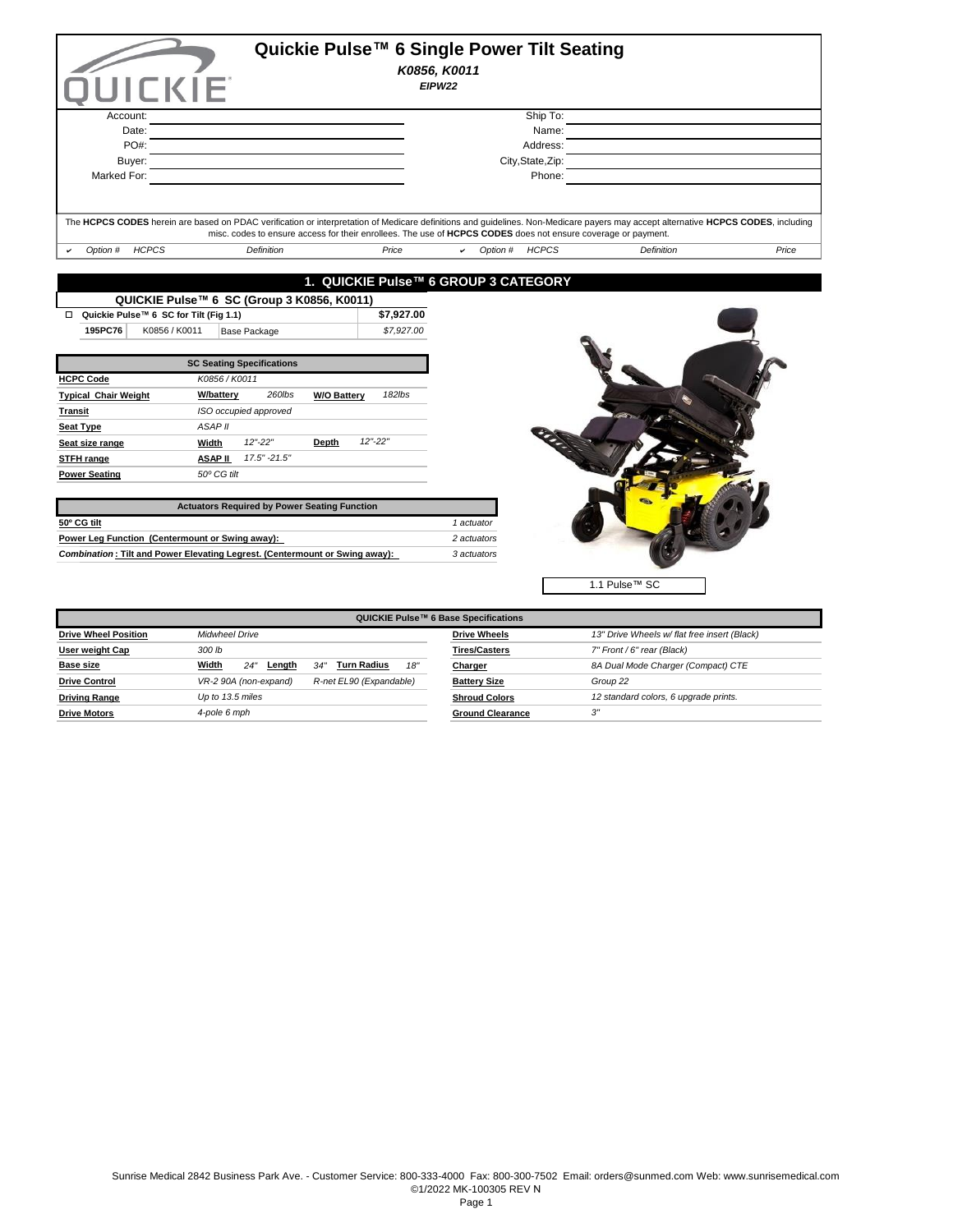#### **2. BASE CHAIR OPTIONS**

|   | <b>Shroud Color</b> |   |                    |          | <b>Ventilator Options</b> |                           |       |                |
|---|---------------------|---|--------------------|----------|---------------------------|---------------------------|-------|----------------|
| П | 195EZ01             | ٠ | Candy Apple Red    | N/C      |                           |                           |       | Not            |
| □ | 195EZ02             | ٠ | High Gloss Black   | N/C      | о                         | 195VT4                    | E1029 | Fi:            |
| □ | 195EZ03             | ٠ | Candy Blue         | N/C      |                           |                           |       | (P)            |
| □ | 195EZ04             | ٠ | Silver             | N/C      |                           |                           |       |                |
| □ | 195EZ05             | ٠ | Copper             | N/C      |                           | <b>Motor Package</b>      |       |                |
| □ | 195EZ08             | ٠ | Green Apple        | N/C      | о                         | 195PF88                   |       | 3 <sup>c</sup> |
| □ | 195EZ09             | ٠ | Yellow             | N/C      |                           |                           |       |                |
| □ | 195EZ10             | ٠ | Pearl Pink         | N/C      |                           | <b>Transit Option</b>     |       |                |
| □ | 195EZ11             | ٠ | Candy Purple       | N/C      | □                         | 195TO40                   | ٠     | O              |
| □ | 195EZ12             | ٠ | <b>Matte Black</b> | N/C      | □                         | 195TO25                   |       | IS             |
| □ | 195EZ13             | ٠ | Midnight Blue      | N/C      |                           |                           |       | se             |
| □ | 195EZ15             | ٠ | Pearl White        | N/C      |                           |                           |       |                |
| □ | 195EZ06             | ٠ | Digital Camo.      | \$553.00 |                           | <b>Pre-Set Seat Frame</b> |       |                |
| □ | 195EZ07             | ٠ | Woodland Camo.     | \$553.00 | □                         | 195FA10                   | ٠     | $0^{\circ}$    |
| □ | 195EZ14             | ٠ | Carbon Fiber Print | \$553.00 | о                         | 195FA3                    | ٠     | $3^{\circ}$    |
| □ | 195EZ17             | ٠ | Pink Camo          | \$553.00 |                           |                           |       |                |
| □ | 195EZ18             | ٠ | Grunge Skulls      | \$553.00 |                           |                           |       |                |
| □ | 195EZ16             | ٠ | American Flag      | \$553.00 |                           |                           |       |                |

|   | <b>Ventilator Options</b>           |       |                                                     |           |  |  |  |  |
|---|-------------------------------------|-------|-----------------------------------------------------|-----------|--|--|--|--|
|   | Not available w/Transit, Power Legs |       |                                                     |           |  |  |  |  |
| п | 195VT4                              | E1029 | <b>Fixed Vent Tray</b><br>(Pulmonetic LTV Models)   | \$499.00  |  |  |  |  |
|   | <b>Motor Package</b>                |       |                                                     |           |  |  |  |  |
| п | 195PF88                             |       | 300lbs 6mph 4-Pole                                  | Std       |  |  |  |  |
|   |                                     |       |                                                     |           |  |  |  |  |
|   | <b>Transit Option</b>               |       |                                                     |           |  |  |  |  |
| п | 195TO40                             |       | Omit Transit                                        | <b>NC</b> |  |  |  |  |
| п | 195TO25                             |       | ISO Transit Package for use with ASAPII<br>seating. | \$350.00  |  |  |  |  |
|   |                                     |       |                                                     |           |  |  |  |  |
|   | <b>Pre-Set Seat Frame Angle</b>     |       |                                                     |           |  |  |  |  |
| п | 195FA10                             |       | 0°                                                  | N/C       |  |  |  |  |

 $3^\circ$  NA with  $+3^\circ$  or  $+4^\circ$  STFH

 $N/C$ 

| Drive wheel/tire package |                |                                                                                      |     |
|--------------------------|----------------|--------------------------------------------------------------------------------------|-----|
| 195DW60                  | $\overline{a}$ | Cast Wheel Solid Dual Density Inserts<br><b>Black Knobby Tires and Black Casters</b> | Std |

#### 口 195WG06 | - |< 150lb. | N/C 囗 □ 195WG13 - |151-200lb N/C □ O 195WG14 - 201-250lb - → O or Height - → O or Height - → O or Height - → O or Height - → O or Height - O or H o o +4" Seat to Floor Height -  $\begin{array}{|c|c|c|c|}\n\hline\n\text{195WG14} & \text{-}\n\end{array}$ - - N/C  **User weight**  N/C 201-250lb N/C 151-200lb 195WG03  $<$  150lb. 251-300lb

| <b>Seat Height</b>                                         |                          |           |  |  |  |  |
|------------------------------------------------------------|--------------------------|-----------|--|--|--|--|
| (Measured in the front) - Obtain Quote to verify est. STFH |                          |           |  |  |  |  |
| 195HT44                                                    | Position "0"             | NC.       |  |  |  |  |
| 195HT45                                                    | +1" Seat to Floor Height | NC.       |  |  |  |  |
| 195HT46                                                    | +2" Seat to Floor Height | <b>NC</b> |  |  |  |  |
| 195HT47                                                    | +3" Seat to Floor Height | <b>NC</b> |  |  |  |  |
| 195HT48                                                    | +4" Seat to Floor Height | NC.       |  |  |  |  |

| <b>STFH Matrix</b>               |                                |       |       |       |       |  |
|----------------------------------|--------------------------------|-------|-------|-------|-------|--|
| <b>Seating Type and</b>          | Seat-to-Floor Height at 0 tilt |       |       |       |       |  |
| <b>Power Option Combinations</b> | Low                            | $+1"$ | $+2"$ | $+3"$ | $+4"$ |  |
| SC ASAP II Tilt only             | 17.6"                          | 18.6" | 19.6" | 20.6" | 21.6" |  |

STFH measured with batteries but no user. Actual STFH may vary by .5"

\*Adding seat angle will increase STFH by 1" for each incremental change.

\*\*Ultra low STFH may cause ground clearance of Power Centermount to drop below 2".

# **3. BATTERIES and CHARGERS**

| <b>Batteries</b> |         |       |                                       |          | <b>Battery Charger</b> |                                    |
|------------------|---------|-------|---------------------------------------|----------|------------------------|------------------------------------|
|                  | 195AG21 | E2361 | IGP22 Flat Top Batteries Pair w/strap | \$564.00 | 195BJ19                | 8A Dual Mode Charger (Compact) CTE |
|                  | 195AG05 |       | Omit batteries (Includes harness)     | N/C      |                        |                                    |

| <b>Battery Charger</b> |   |                                    |     |
|------------------------|---|------------------------------------|-----|
| 195BJ19                | ٠ | 8A Dual Mode Charger (Compact) CTE | N/C |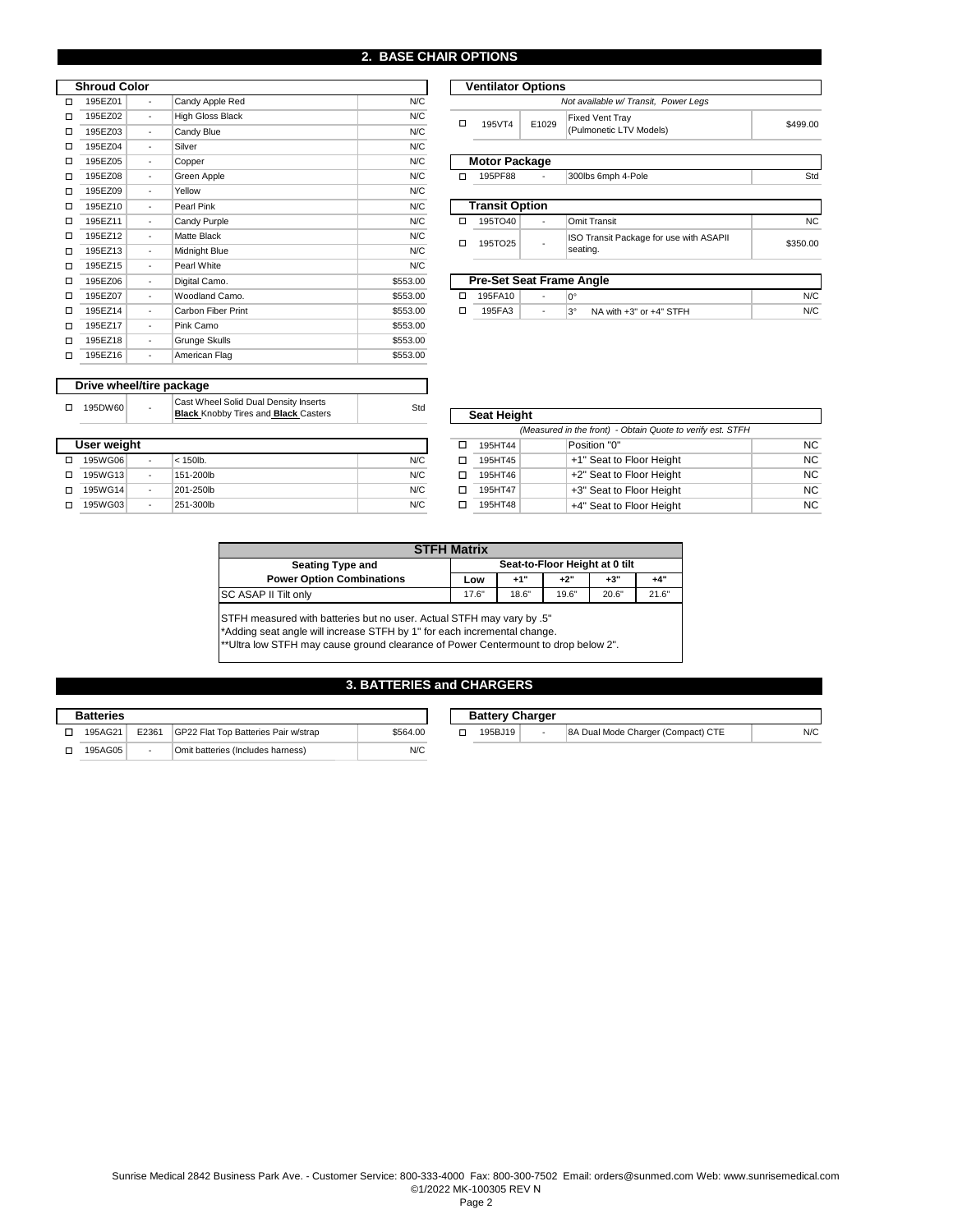#### **4. ELECTRONICS**

N/C

| <b>Drive Control Options</b>      |  |                                                                               |      |  |  |  |
|-----------------------------------|--|-------------------------------------------------------------------------------|------|--|--|--|
| <b>Non-Expandable Controllers</b> |  |                                                                               |      |  |  |  |
| 195ER01                           |  | Non-expandable VR2-90 controller<br>(For Use with 1 Thru-drive seat Function) | N/C. |  |  |  |
| 195ER09                           |  | Non-expandable R-net controller<br>(For use of Tilt and PowerCentermount)     | N/C. |  |  |  |

| <b>VR2 Joystick</b> |  |         |                             |
|---------------------|--|---------|-----------------------------|
|                     |  | 195.194 | Non Expandable VR2 Joystick |

Non Expandable VR2 Joystick 195J94 -

| <b>Expandable Controllers</b> |                                                      |                    |                                      |          |  |
|-------------------------------|------------------------------------------------------|--------------------|--------------------------------------|----------|--|
| п                             | 195ER02 R-Net Expandable Drive Control Upgrade (90A) | \$1.053.00         |                                      |          |  |
|                               | 195EX01                                              | F <sub>2</sub> 377 | Expandable Controller - R-net        | \$580.00 |  |
|                               | 195EX02                                              | E <sub>2</sub> 313 | Harnessing for Expandable Controller | \$473.00 |  |
|                               |                                                      |                    |                                      |          |  |

| <b>R-net Joystick</b> |         |   |                                                                                                              |            |  |  |
|-----------------------|---------|---|--------------------------------------------------------------------------------------------------------------|------------|--|--|
|                       | 195.J70 |   | Std LED Joystick for R-net Ctrls                                                                             | N/C        |  |  |
|                       | 195J108 | ٠ | CJSM1: Joystick Standard: w/Stereo Jacks &<br><b>Color Display</b>                                           | N/C        |  |  |
|                       | 195J114 |   | CJSM2: Joystick Advanced: 3.5" Color<br>Display, Paddle Switches, Shortcut Keys, IR,<br>BT, and Stereo Jack. | \$1,132.00 |  |  |
|                       | 195.J95 |   | Omit JS. For use with Omni2                                                                                  | N/C        |  |  |

|         |       | Joystick Mount (Fixed, Swing Away, Retractable, Mid) |          |
|---------|-------|------------------------------------------------------|----------|
| 195JM10 |       | <b>Fixed Mount</b>                                   | N/C      |
| 195JM11 | E1028 | Swing Away Mount                                     | \$263.00 |
| 195JM15 | E1028 | Retractable Joystick mount w/45° Stops               | \$628.00 |
| 195JM14 | E1028 | Mid Line Mount                                       | \$263.00 |

| <b>Joystick Mount (Location)</b> |                    |                          |                  |     |  |  |
|----------------------------------|--------------------|--------------------------|------------------|-----|--|--|
|                                  | Height Adjustable. |                          |                  |     |  |  |
|                                  | 195HM1             | $\overline{\phantom{a}}$ | Right Side Mount | N/C |  |  |
|                                  | 195HM2             |                          | Left Side Mount  | N/C |  |  |

| Joystick Handle (Optional) |       |                    |         |  |  |  |
|----------------------------|-------|--------------------|---------|--|--|--|
| 195JH1                     | E2323 | <b>Ball Handle</b> | \$86.00 |  |  |  |
| 195JH2                     | E2323 | Foam Ball Handle   | \$86.00 |  |  |  |
| 195JH4                     | E2323 | T-Handle           | \$86.00 |  |  |  |
| 195JH6                     | E2323 | Goalpost           | \$86.00 |  |  |  |

| <b>Attendant Control</b> |         |       |                             |            |  |  |
|--------------------------|---------|-------|-----------------------------|------------|--|--|
|                          | 1950A01 | F2331 | Attendant Control for VR-2  | \$1,101.00 |  |  |
|                          | 1950A02 | F2331 | Attendant Control for R-net | \$1,101.00 |  |  |

| <b>Attendant Mounting Location</b> |                                    |     |  |  |  |
|------------------------------------|------------------------------------|-----|--|--|--|
| 195DN1                             | Mounting location: Right Back Cane | N/C |  |  |  |
| 195DN2                             | Mounting Location: Left Back Cane  | N/C |  |  |  |

|  | Options                                                                                                                                                                  |  |         |                                                  |                                                                                            | <b>R-net Omni2 and Output Options</b>                                             |            |  |
|--|--------------------------------------------------------------------------------------------------------------------------------------------------------------------------|--|---------|--------------------------------------------------|--------------------------------------------------------------------------------------------|-----------------------------------------------------------------------------------|------------|--|
|  | <b>Non-Expandable Controllers</b>                                                                                                                                        |  |         | (For expandable controls, choose all that apply) |                                                                                            |                                                                                   |            |  |
|  | Non-expandable VR2-90 controller<br>N/C<br>(For Use with 1 Thru-drive seat Function)<br>Non-expandable R-net controller<br>N/C<br>(For use of Tilt and PowerCentermount) |  | 1950N16 |                                                  | R-net Omni2 Input Control Module and 3.5"<br>LCD display with built in Infrared, Bluetooth | \$1.132.00                                                                        |            |  |
|  |                                                                                                                                                                          |  |         |                                                  |                                                                                            | and armrest mount. Choose mount below.<br>(required for Specialty Input Devices.) |            |  |
|  |                                                                                                                                                                          |  |         | 1950N2                                           | E2351                                                                                      | R-net Output Module (ECM)                                                         | \$1,101.00 |  |

# **Omni2 Mount**

|            | (If used with Joystick must be mounted opposite side) |         |                                                                        |                                                                |          |  |  |
|------------|-------------------------------------------------------|---------|------------------------------------------------------------------------|----------------------------------------------------------------|----------|--|--|
|            |                                                       | 195DS17 | Swing Away Left Side Omni2 Mount w/ Rear<br>E1028<br>Mounted Interface |                                                                | \$263.00 |  |  |
| \$1.053.00 |                                                       | 195DS16 | E1028                                                                  | Swing Away Right Side Omni2 Mount w/ Rear<br>Mounted Interface | \$263.00 |  |  |

٦

| 3.00 | Switch inputs for R-Net Joysticks or Omni2 |         |                                          |          |  |  |  |  |
|------|--------------------------------------------|---------|------------------------------------------|----------|--|--|--|--|
|      |                                            |         | Drive or Mode / Profile Control          |          |  |  |  |  |
|      | 195SW22<br>Stereo to 2 Mono Splitter<br>□  |         |                                          |          |  |  |  |  |
| N/C  | □                                          | 195SW1  | <b>Buddy Button Switch</b>               | \$86.00  |  |  |  |  |
| N/C  | □                                          | 195SW4  | Micro Light Switch                       | \$86.00  |  |  |  |  |
|      | п                                          | 195SW24 | Egg Switch-Black                         | \$107.00 |  |  |  |  |
| 2.00 | п                                          | 195SW21 | Dual toggle switch and bracket           | \$403.00 |  |  |  |  |
|      | п                                          | 195SW35 | Switch-It Mini 1 button on Mono plug     | \$215.00 |  |  |  |  |
| N/C  | п                                          | 195SW36 | Switch-It Mini 2 button on 2 Mono plugs  | \$215.00 |  |  |  |  |
|      | □                                          | 195SW37 | Switch-It Mini 2 button on 1 Stereo plug | \$215.00 |  |  |  |  |
|      | п                                          | 195SW38 | Switch-It Mini 4 button on DB9 connector | \$215.00 |  |  |  |  |

| <b>Single Switch Mount Bracket</b> |         |                             |          |  |  |
|------------------------------------|---------|-----------------------------|----------|--|--|
|                                    | 195EM01 | Single Switch Mount Bracket | \$215.00 |  |  |
|                                    |         |                             |          |  |  |

| <b>Electronic Programmers</b> |                                 |          |  |  |  |  |
|-------------------------------|---------------------------------|----------|--|--|--|--|
| 195PR2                        | VR-2 Hand Held Programmer       | \$279.00 |  |  |  |  |
| 195PR5                        | R-net PC Programmer with Dongle | \$445.00 |  |  |  |  |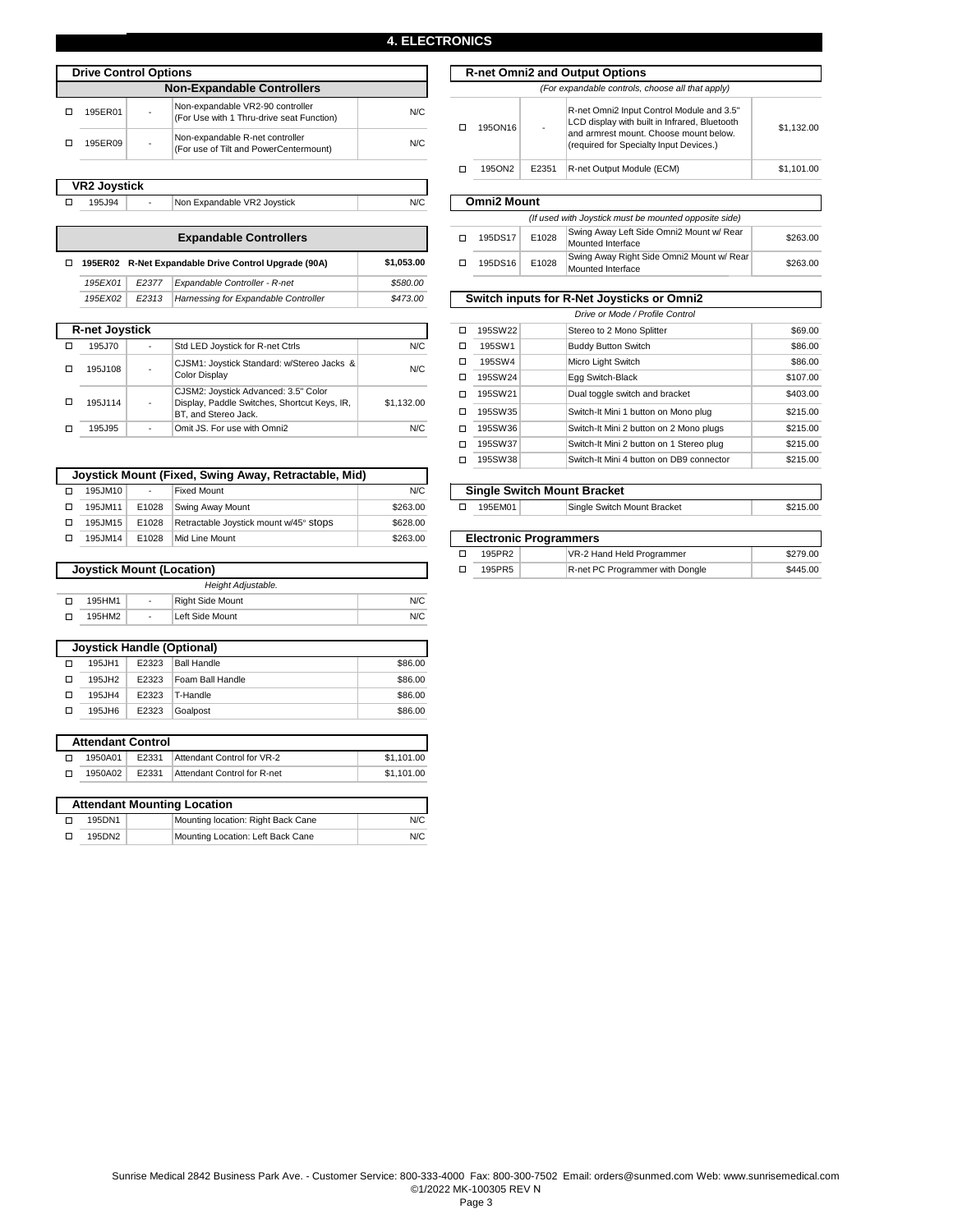|--|

|  | able R-net controls and Omni2 unless otherwise noted. Not available with Upholstered backs |  |  |  |
|--|--------------------------------------------------------------------------------------------|--|--|--|
|--|--------------------------------------------------------------------------------------------|--|--|--|

|   | Requires expandable R-net controls and Omni2 unless otherwise noted. Not av |       |                                                                |            |   |                                        |   |  |  |  |  |  |
|---|-----------------------------------------------------------------------------|-------|----------------------------------------------------------------|------------|---|----------------------------------------|---|--|--|--|--|--|
|   | 5a. Proportional Control Packages                                           |       |                                                                |            |   |                                        |   |  |  |  |  |  |
|   | <b>Head Control Proportional Packages</b>                                   |       | <b>Chin Control</b>                                            |            |   |                                        |   |  |  |  |  |  |
| п | <b>Facial Pads (Adult)</b>                                                  |       | Switch-It Dual Pro Proportional Head Control with Whitmyer and | \$5,942.00 | п | <b>Switch-It Vers</b><br>and Egg Switc |   |  |  |  |  |  |
|   | 195ID72                                                                     | E2328 | Switch-It Dual Pro Head Control w/facial pad<br>(Adult)        | \$5,577.00 |   | 195ID71                                | Е |  |  |  |  |  |
|   | 1951.109                                                                    | E1028 | SA Boom Mount with Egg Switch Control                          | \$365.00   |   | 195IM07                                | E |  |  |  |  |  |
| п |                                                                             |       | Switch-It Dual Pro Proportional Head Control with Spot Pads    | \$5,942.00 |   | 1951.J04                               | E |  |  |  |  |  |
|   | Package                                                                     |       |                                                                |            | п | <b>Switch-It Vers</b>                  |   |  |  |  |  |  |
|   | 195ID70                                                                     | E2328 | Switch-It Dual Pro Head Control w/Spot pads                    | \$5,577.00 |   | <b>Proximity Flex</b>                  |   |  |  |  |  |  |
|   |                                                                             |       |                                                                |            |   | 195ID71                                | E |  |  |  |  |  |
|   | 195IJ09                                                                     | E1028 | SA Boom Mount with Egg Switch Control                          | \$365.00   |   |                                        |   |  |  |  |  |  |
|   |                                                                             |       | <b>Hand Control Proportional Joystick Packages</b>             |            |   | 195IM08                                | κ |  |  |  |  |  |
|   |                                                                             |       |                                                                |            |   |                                        |   |  |  |  |  |  |

|   | nana Oomnon noponaonar boyanon naonagea                               |            |                                                              |            |  |  |  |  |  |  |
|---|-----------------------------------------------------------------------|------------|--------------------------------------------------------------|------------|--|--|--|--|--|--|
| □ | Switch-It Versa-Guide Compact Joystick Midline with Gatlin<br>Package | \$2.034.00 |                                                              |            |  |  |  |  |  |  |
|   | 195ID71                                                               | E2373      | Switch-It Versa-Guide Compact Proportional<br>Joystick       | \$1,771.00 |  |  |  |  |  |  |
|   | 195IJ07                                                               | E1028      | S/A Gatlin Mount                                             | \$263.00   |  |  |  |  |  |  |
| п | switches with Gatlin Package                                          |            | Switch-It Versa-Guide Compact Joystick Midline and prox flex | \$2,599.00 |  |  |  |  |  |  |
|   | 195ID71                                                               | E2373      | Switch-It Versa-Guide Compact Proportional<br>Joystick       | \$1,771.00 |  |  |  |  |  |  |
|   | 195IM08                                                               | K0108      | Dual Flex Proximity Switches (requires no<br>force)          | \$564.00   |  |  |  |  |  |  |
|   | 1951J07                                                               | E1028      | S/A Gatlin Mount                                             | \$263.00   |  |  |  |  |  |  |
| п | <b>SpaceDisc Package</b>                                              |            | Switch-It Micro-Pilot Joystick with                          | \$3,875.00 |  |  |  |  |  |  |
|   | 195ID62                                                               | E2312      | Micro-Pilot Proportional Joystick                            | \$3.215.00 |  |  |  |  |  |  |
|   | 195IJ08                                                               | K0108      | \$660.00                                                     |            |  |  |  |  |  |  |
| □ | Switch-It Micro-Guide Joystick with<br><b>SpaceDisc Package</b>       | \$3,875.00 |                                                              |            |  |  |  |  |  |  |
|   | 195ID63                                                               | E2312      | Micro-Guide Proportional Joystick                            | \$3,215.00 |  |  |  |  |  |  |
|   | 1951J08                                                               | K0108      | S/A SpaceDisc mount                                          | \$660.00   |  |  |  |  |  |  |

|   | <b>Chin Control Proportional Joystick Packages</b>                            |                |                                                                                                          |                        |  |  |  |  |  |  |
|---|-------------------------------------------------------------------------------|----------------|----------------------------------------------------------------------------------------------------------|------------------------|--|--|--|--|--|--|
| □ | Switch-It Versa-Guide Chin Control Compact Joystick<br>and Egg Switch Package | \$2,411.00     |                                                                                                          |                        |  |  |  |  |  |  |
|   | 195ID71                                                                       | E2373          | Switch-It Versa-Guide Compact Proportional<br>Joystick                                                   | \$1,771.00             |  |  |  |  |  |  |
|   | 195IM07                                                                       | E1028          | S/A Mount off backrest                                                                                   | \$275.00               |  |  |  |  |  |  |
|   | 195IJ04                                                                       | E1028          | SA Boom Mount with egg switch                                                                            | \$365.00               |  |  |  |  |  |  |
| п |                                                                               |                | Switch-It Versa-Guide Chin Control Compact Joystick and<br><b>Proximity Flex Switches Package</b>        | \$2,610.00             |  |  |  |  |  |  |
|   | 195ID71                                                                       | E2373          | Switch-It Versa-Guide Compact Proportional<br>Joystick                                                   | \$1,771.00             |  |  |  |  |  |  |
|   | 195IM08                                                                       | K0108          | Dual Flex Proximity Switches (requires no<br>force)                                                      | \$564.00               |  |  |  |  |  |  |
|   | 195IM07                                                                       | E1028          | S/A Mount off backrest                                                                                   | \$275.00               |  |  |  |  |  |  |
| □ |                                                                               |                | Switch-It Versa-Guide Bib Chin Control Compact Joystick with<br>Proximity Flex switches Package Std 6"   | \$2,995.00             |  |  |  |  |  |  |
|   | 195ID71                                                                       | E2373          | Switch-It Versa-Guide Compact Proportional<br>Joystick                                                   | \$1,771.00             |  |  |  |  |  |  |
|   | 195IM08                                                                       | K0108          | Dual Flex Proximity Switches (requires no<br>force)                                                      | \$564.00               |  |  |  |  |  |  |
|   | 195IM05                                                                       | K0108          | <b>Bib mount Small</b>                                                                                   | \$660.00               |  |  |  |  |  |  |
| □ |                                                                               |                | Switch-It Versa-Guide Bib Chin Control Compact Joystick with<br>Proximity Flex Switches Package Large 8" | \$2,995.00             |  |  |  |  |  |  |
|   | 195ID71                                                                       | E2373          | Switch-It Versa-Guide Compact Proportional<br>Joystick                                                   | \$1,771.00             |  |  |  |  |  |  |
|   | 195IM08                                                                       | K0108          | Dual Flex Proximity Switches (requires no<br>force)                                                      | \$564.00               |  |  |  |  |  |  |
|   | 195IM06                                                                       | K0108          | Bib mount Large                                                                                          | \$660.00               |  |  |  |  |  |  |
| □ | Egg Switch Package Std 6"                                                     |                | Switch-It Versa-Guide Bib Chin Control Compact Joystick with                                             | \$2,796.00             |  |  |  |  |  |  |
|   | 195ID71                                                                       | E2373          | Switch-It Versa-Guide Compact Proportional<br>Joystick                                                   | \$1,771.00             |  |  |  |  |  |  |
|   | 195IM05                                                                       | K0108          | <b>Bib mount Small</b>                                                                                   | \$660.00               |  |  |  |  |  |  |
|   | 195IJ04                                                                       | E1028          | SA Boom Mount with egg switch                                                                            | \$365.00               |  |  |  |  |  |  |
| □ | Egg Switch Package Large 8"                                                   |                | Switch-It Versa-Guide Bib Chin Control Compact Joystick with                                             | \$2,796.00             |  |  |  |  |  |  |
|   | 195ID71                                                                       | E2373          | Switch-It Versa-Guide Compact Proportional<br>Joystick                                                   | \$1,771.00             |  |  |  |  |  |  |
|   | 195IM06                                                                       | K0108          | <b>Bib mount Large</b>                                                                                   | \$660.00               |  |  |  |  |  |  |
|   | 195IJ04                                                                       | E1028          | SA Boom Mount with egg switch                                                                            | \$365.00               |  |  |  |  |  |  |
| □ | Std 6"                                                                        |                | Switch-It Micro-Pilot Bib Chin Control with Egg Switch Package                                           | \$4,241.00             |  |  |  |  |  |  |
|   | 195ID62                                                                       | E2312          | Micro-Pilot Proportional Joystick                                                                        | \$3,215.00             |  |  |  |  |  |  |
|   | 195IM05                                                                       | K0108          | <b>Bib mount Small</b>                                                                                   | \$660.00               |  |  |  |  |  |  |
| □ | 195IJ04                                                                       | E1028          | SA Boom Mount with egg switch<br>Switch-It Micro-Pilot Bib Chin Control with Egg Switch Package          | \$365.00<br>\$4,241.00 |  |  |  |  |  |  |
|   | Large 8"                                                                      |                |                                                                                                          |                        |  |  |  |  |  |  |
|   | 195ID62<br>195IM06                                                            | E2312<br>K0108 | Micro-Pilot Proportional Joystick<br>Bib mount Large                                                     | \$3,215.00<br>\$660.00 |  |  |  |  |  |  |
|   | 195IJ04                                                                       | E1028          | SA Boom Mount with egg switch                                                                            | \$365.00               |  |  |  |  |  |  |
| □ | Package Std 6"                                                                |                | Switch-It Micro-Guide Bib Chin Control with Egg Switch                                                   | \$4,241.00             |  |  |  |  |  |  |
|   | 195ID63                                                                       | E2312          | Micro-Guide Proportional Joystick                                                                        | \$3,215.00             |  |  |  |  |  |  |
|   | 195IM05                                                                       | K0108          | <b>Bib mount Small</b>                                                                                   | \$660.00               |  |  |  |  |  |  |
|   | 195IJ04                                                                       | E1028          | SA Boom Mount with egg switch                                                                            | \$365.00               |  |  |  |  |  |  |
| □ | Package Large 8"                                                              |                | Switch-It Micro-Guide Bib Chin Control with Egg Switch                                                   | \$4,241.00             |  |  |  |  |  |  |
|   | 195ID63                                                                       | E2312          | Micro-Guide Proportional Joystick                                                                        | \$3,215.00             |  |  |  |  |  |  |
|   | 195IM06                                                                       | K0108          | Bib mount Large                                                                                          | \$660.00               |  |  |  |  |  |  |
|   | 195IJ04                                                                       | E1028          | SA Boom Mount with egg switch                                                                            | \$365.00               |  |  |  |  |  |  |
|   |                                                                               |                |                                                                                                          |                        |  |  |  |  |  |  |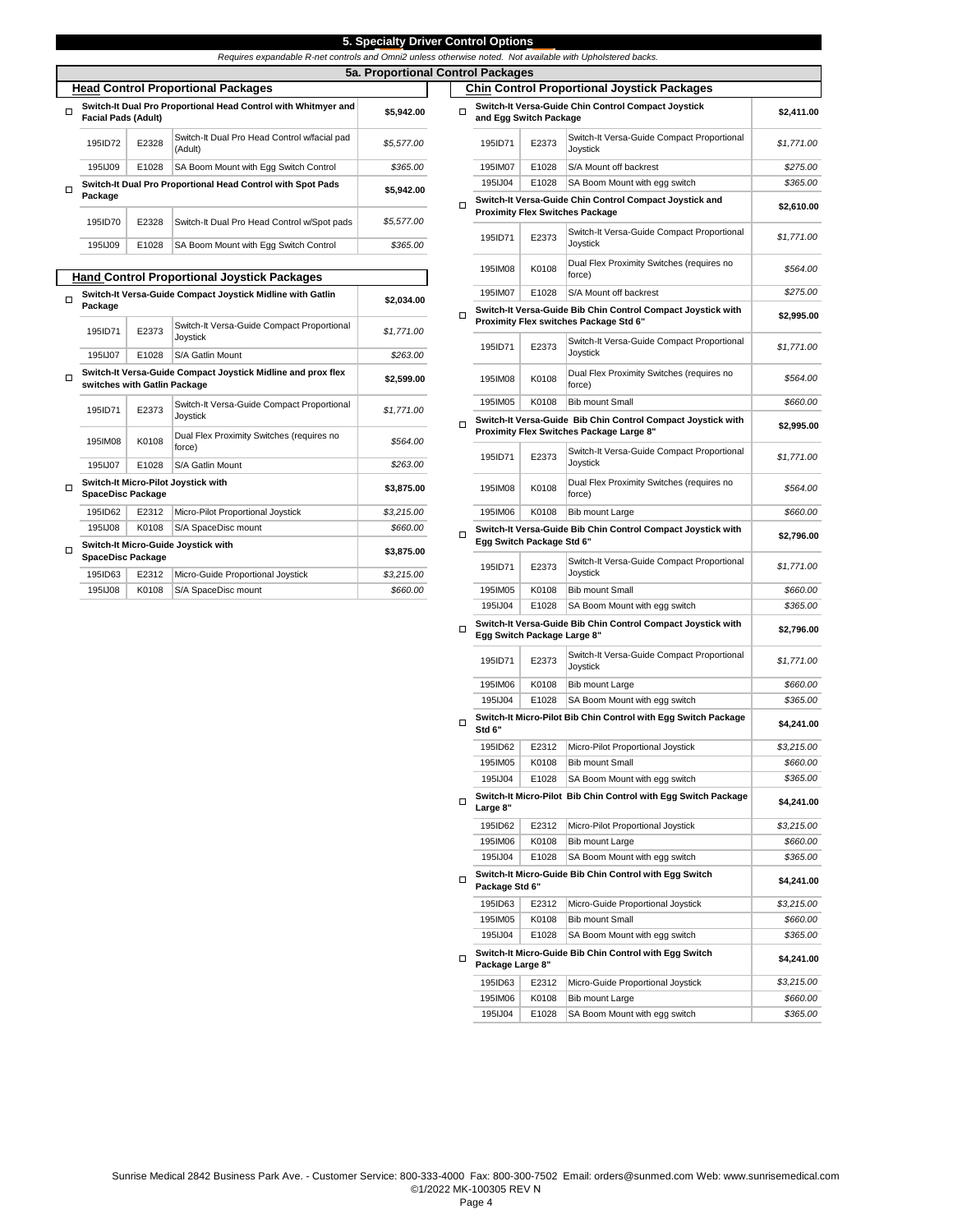# **5. Specialty Driver Control Options (cont.)**

**5b. Switch Control** 

|   | Requires Headrest and/or Headrest Mount                           |       |                                                            |            |  |  |                            |                                                       |                                                       |  |  |
|---|-------------------------------------------------------------------|-------|------------------------------------------------------------|------------|--|--|----------------------------|-------------------------------------------------------|-------------------------------------------------------|--|--|
|   |                                                                   |       | 3 Switch Proximity Head Arrays Choose headrest mount below |            |  |  |                            | Sip N Puff Package Choose headrest and HR mount below |                                                       |  |  |
|   | \$4.869.00<br>Switch-It Head Array Package 3 Switch Curved (Long) |       |                                                            |            |  |  | Quickie Sip n' Puff System |                                                       |                                                       |  |  |
|   | 1951113                                                           | E2330 | Switch-It Proximity Head Array Long                        | \$4,504.00 |  |  | 195ID34                    | E2325                                                 | Sip N' Puff Kit                                       |  |  |
|   | 1951.109                                                          | E1028 | SA Boom Mount with Egg Switch Control                      | \$365.00   |  |  | 195 IH1                    | E2326                                                 | Sip n' Puff Tubing and SA Hardware                    |  |  |
| □ |                                                                   |       | Switch-It Head Array Package 3 switch curved (Stubby)      | \$4.869.00 |  |  | 195IJ10                    | E1028                                                 | S/A Boom Mount with egg switch                        |  |  |
|   | 195114                                                            | E2330 | Switch-It Proximity Head Array Stubby                      | \$4,504.00 |  |  |                            |                                                       |                                                       |  |  |
|   | 195IJ09                                                           | E1028 | SA Boom Mount with Egg Switch Control                      | \$365.00   |  |  |                            |                                                       | <b>Whitmyer Headrest Mount for Specialty Controls</b> |  |  |

| □ | Quickie Sip n' Puff System |       |                                                       | \$2,341.00                       |
|---|----------------------------|-------|-------------------------------------------------------|----------------------------------|
|   | 195ID34                    | E2325 | Sip N' Puff Kit                                       | \$1,572.00                       |
|   | 195 H1                     | E2326 | Sip n' Puff Tubing and SA Hardware                    | \$403.00                         |
|   | 195JJ10                    | E1028 | S/A Boom Mount with egg switch                        | \$365.00                         |
| □ |                            |       | <b>Whitmver Headrest Mount for Specialty Controls</b> |                                  |
|   | 195MH12                    | E1028 | Axys Mount & Bracket for Specialty Controls           |                                  |
| □ | 195MH13                    | E1028 | Cobra Mount & Bracket for Specialty Controls          |                                  |
| □ | 195MH14                    | E1028 | Linx Mount & Bracket for Specialty Controls           |                                  |
|   |                            |       |                                                       |                                  |
|   |                            |       | <b>Whitmver Headrest Pad for Specialty controls</b>   | \$247.00<br>\$312.00<br>\$247.00 |
| п | 195HE79                    | E0955 | Plush Pad 8" for Specialty controls                   | \$247.00                         |

|  |                           |                                                               |                                             |            | 195HE80                | E0955                                | Plush Pad 10" for Specialty controls            | \$247.00 |
|--|---------------------------|---------------------------------------------------------------|---------------------------------------------|------------|------------------------|--------------------------------------|-------------------------------------------------|----------|
|  |                           | 5 Switch Proximity Head Array (No Eqq Switch Needed) Choose   |                                             | 195HE81    | E0955                  | Plush Pad 14" for Specialty controls | \$247.00                                        |          |
|  |                           |                                                               | "Headrest Mount for Special Controls"       |            |                        |                                      |                                                 |          |
|  | 1951104                   | E2330                                                         | Switch-It Head Array 5 switch flat          | \$4.611.00 |                        |                                      | Extra Swing Away Head Boom Egg Switch and Mount |          |
|  |                           |                                                               |                                             |            | 195IJ05                | E1028                                | Extra S/A Boom Mount with egg switch #1         | \$365.00 |
|  | <b>Multiple Switches.</b> |                                                               |                                             |            | 195IJ06                | E1029                                | Extra S/A Boom Mount with egg switch #2         | \$365.00 |
|  | 195SW31                   |                                                               | Switch-It 3 Naked proximity switches on DB9 | \$2,872.00 |                        |                                      |                                                 |          |
|  |                           | connector. (requires Omni2)                                   |                                             |            | <b>Single Switches</b> |                                      |                                                 |          |
|  | 195SW32                   |                                                               | Switch-It 4 Naked proximity switches on DB9 | \$3,532.00 | 195IB01                |                                      | <b>Ribbon Switch</b>                            | \$107.00 |
|  |                           | connector. (requires Omni2)                                   |                                             | 195IB02    |                        | <b>Buddy Button Switch</b>           | \$86,00                                         |          |
|  | 195SW33                   | Switch-It 5 Naked proximity switches on DB9                   |                                             | \$3,977.00 | 195IB03                |                                      | Disc Switch                                     | \$177.00 |
|  |                           | connector. (requires Omni2)                                   |                                             | 195IB04    |                        | Wobble Switch                        | \$553.00                                        |          |
|  | 195SW23                   | 4-way toggle switch button DB9 Connector.<br>Includes bracket |                                             |            | 195IB05                |                                      | Micro Light Switch                              | \$86.00  |
|  |                           |                                                               |                                             | \$590.00   | 195IB06                |                                      | Egg Switch-Black                                | \$107.00 |
|  |                           |                                                               |                                             |            |                        |                                      |                                                 | $\cdots$ |

| Extra Swing Away Head Boom Egg Switch and Mount |         |       |                                         |          |  |  |  |
|-------------------------------------------------|---------|-------|-----------------------------------------|----------|--|--|--|
|                                                 | 195IJ05 | E1028 | Extra S/A Boom Mount with egg switch #1 | \$365.00 |  |  |  |
|                                                 | 195IJ06 | E1029 | Extra S/A Boom Mount with egg switch #2 | \$365.00 |  |  |  |

| connector. (requires Omni2)                 | 34.014.UU  |   | <b>Single Switches</b> |                                      |          |  |  |
|---------------------------------------------|------------|---|------------------------|--------------------------------------|----------|--|--|
| Switch-It 4 Naked proximity switches on DB9 | \$3,532.00 | п | 195IB01                | Ribbon Switch                        | \$107.00 |  |  |
| connector. (requires Omni2)                 |            | п | 195IB02                | <b>Buddy Button Switch</b>           | \$86.00  |  |  |
| Switch-It 5 Naked proximity switches on DB9 | \$3,977.00 | □ | 195IB03                | Disc Switch                          | \$177.00 |  |  |
| connector. (requires Omni2)                 |            | п | 195IB04                | Wobble Switch                        | \$553.00 |  |  |
| 4-way toggle switch button DB9 Connector.   |            | □ | 195IB05                | Micro Light Switch                   | \$86.00  |  |  |
| Includes bracket                            | \$590.00   | п | 195IB06                | Egg Switch-Black                     | \$107.00 |  |  |
|                                             |            | п | 195IB07                | Switch-It Mini 1 button on Mono plug | \$215.00 |  |  |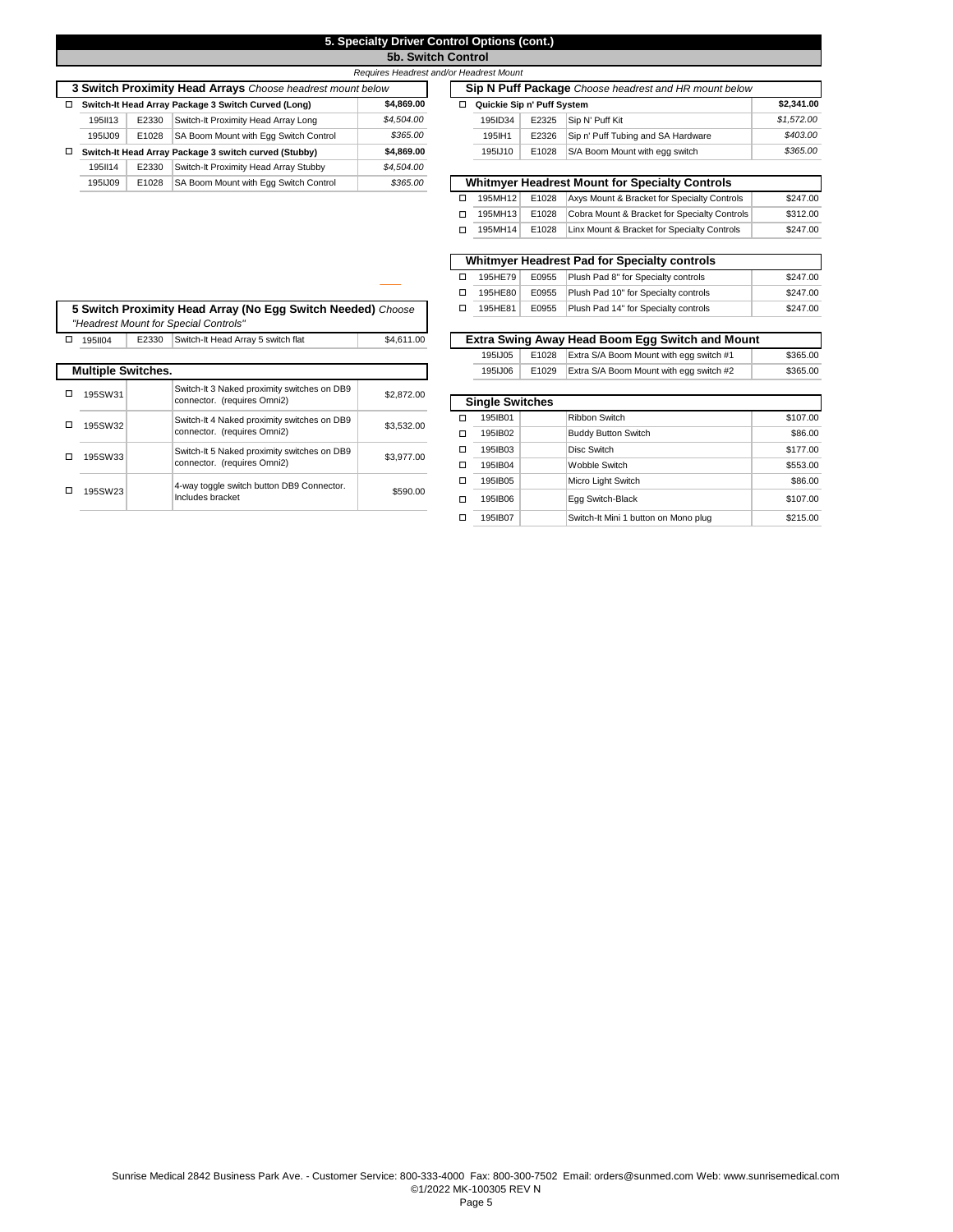|  | 195ST56 | $\sim$ | Quickie A.S.A.P II<br>(Adjustable Seating and Positioning) Choose<br><sup>I</sup> Seat Frame Size Platform. | N/C |
|--|---------|--------|-------------------------------------------------------------------------------------------------------------|-----|
|--|---------|--------|-------------------------------------------------------------------------------------------------------------|-----|

| <b>ASAP II Frame size</b> |                                                                |    |                               |     |  |  |  |  |  |
|---------------------------|----------------------------------------------------------------|----|-------------------------------|-----|--|--|--|--|--|
|                           | (each frame is width and depth adjustable within given range.) |    |                               |     |  |  |  |  |  |
|                           | 195FU17                                                        | ٠  | Adjustable 12x12 to 16X19 (A) | N/C |  |  |  |  |  |
|                           | 195FU18                                                        | ÷, | Adjustable 16x12 to 20x20 (B) | N/C |  |  |  |  |  |
|                           | 195FU19                                                        | ٠  | Adjustable 18x16 to 22x22 (C) | N/C |  |  |  |  |  |

## **7. SEAT SIZE**

**Seat Size Matrix.** *Seat type is chosen in section 5.* 

| A = ASAP II Seat Frame Adjustable from 12x12 to 16X19 |  |
|-------------------------------------------------------|--|
|                                                       |  |

П

|                                                       |                               |     |     | <b>ASAP II Seat Width (Adjustable)</b> |     |     |     |      |       |         |      |     |
|-------------------------------------------------------|-------------------------------|-----|-----|----------------------------------------|-----|-----|-----|------|-------|---------|------|-----|
|                                                       |                               |     | 12" | 13"                                    | 14" | 15" | 16" | 117" | 18"   | 19"     | 20"  | 22" |
|                                                       |                               | 12" | A   |                                        | А   | А   | A,B | в    | в     | в       | в    |     |
|                                                       | ble                           | 13" | A   | A                                      | A   | A   | A,B | в    | в     | в       | в    |     |
|                                                       | ā                             | 14" | A   | A                                      | А   | A   | A,B | в    | в     | в       | в    |     |
| A = ASAP II Seat Frame Adjustable from 12x12 to 16X19 | U.                            | 15" | A   | A                                      | A   | A   | A,B | в    | в     | в       | в    |     |
| B = ASAP II Seat Frame Adjustable from 16X12 to 20X20 | ठ                             | 16" | A   | A                                      | A   | А   | A,B | в    | B,C   | B.C     | B.C  | C   |
| C = ASAP II Seat Frame Adjustable from 18X16 to 22X22 | q                             | 17" | A   | A                                      | A   | A   | A,B | в    | B,C I | B.C     | B, C | С   |
|                                                       | 급                             | 18" | A   | А                                      | A   | A   | A,B | в    | B.C   | B.C     | B.C  | C   |
|                                                       | $\mathbf{a}$<br>⊂             | 19" | A   | A                                      | А   | A   | A,B | в    | B,C   | B.C     | B.C  | C   |
|                                                       |                               | 20" |     |                                        |     |     | в   | в    |       | B,C B,C | B, C | C   |
|                                                       | œ<br>$\mathbf{c}$<br>$\omega$ | 21" |     |                                        |     |     |     |      | С     | С       | C    | С   |
|                                                       |                               | 22" |     |                                        |     |     |     |      | С     |         |      |     |

|   | <b>Seat Width</b> |                   |     |   | <b>Seat Depth</b> |     |            |
|---|-------------------|-------------------|-----|---|-------------------|-----|------------|
| □ | 195R21            | 12"<br>Seat width | N/C | □ | 195RF20           | 12" | Seat depth |
|   | 195R22            | 13"<br>Seat width | N/C | □ | 195RF21           | 13" | Seat depth |
| □ | 195R23            | Seat width<br>14" | N/C | □ | 195RF22           | 14" | Seat depth |
| □ | 195R24            | Seat width<br>15" | N/C | □ | 195RF23           | 15" | Seat depth |
| □ | 195R <sub>5</sub> | Seat width<br>16" | N/C | □ | 195RF5            | 16" | Seat depth |
| □ | 195R6             | Seat width<br>17" | N/C | □ | 195RF6            | 17" | Seat depth |
|   | 195R7             | Seat width<br>18" | N/C | □ | 195RF7            | 18" | Seat depth |
| □ | 195R8             | Seat width<br>19" | N/C | □ | 195RF8            | 19" | Seat depth |
| □ | 195R9             | Seat width<br>20" | N/C | □ | 195RF24           | 20" | Seat depth |
| □ | 195R25            | Seat width<br>22" | N/C | □ | 195RF25           | 21" | Seat depth |

|   | <b>Seat Depth</b> |     |            |     |
|---|-------------------|-----|------------|-----|
| □ | 195RF20           | 12" | Seat depth | N/C |
| □ | 195RF21           | 13" | Seat depth | N/C |
| □ | 195RF22           | 14" | Seat depth | N/C |
| □ | 195RF23           | 15" | Seat depth | N/C |
| □ | 195RF5            | 16" | Seat depth | N/C |
| □ | 195RF6            | 17" | Seat depth | N/C |
| □ | 195RF7            | 18" | Seat depth | N/C |
| □ | 195RF8            | 19" | Seat depth | N/C |
| □ | 195RF24           | 20" | Seat depth | N/C |
| □ | 195RF25           | 21" | Seat depth | N/C |
| □ | 195RF26           | 22" | Seat depth | N/C |

**8. SEAT CUSHIONS** 

| <b>JAY Cushion Bundling</b> |                |                                                              |    |  |  |  |  |  |  |  |
|-----------------------------|----------------|--------------------------------------------------------------|----|--|--|--|--|--|--|--|
| 195JC14                     | $\overline{a}$ | Jay Cushion On Chair Order<br>Choose Cushion in section 17c. | NC |  |  |  |  |  |  |  |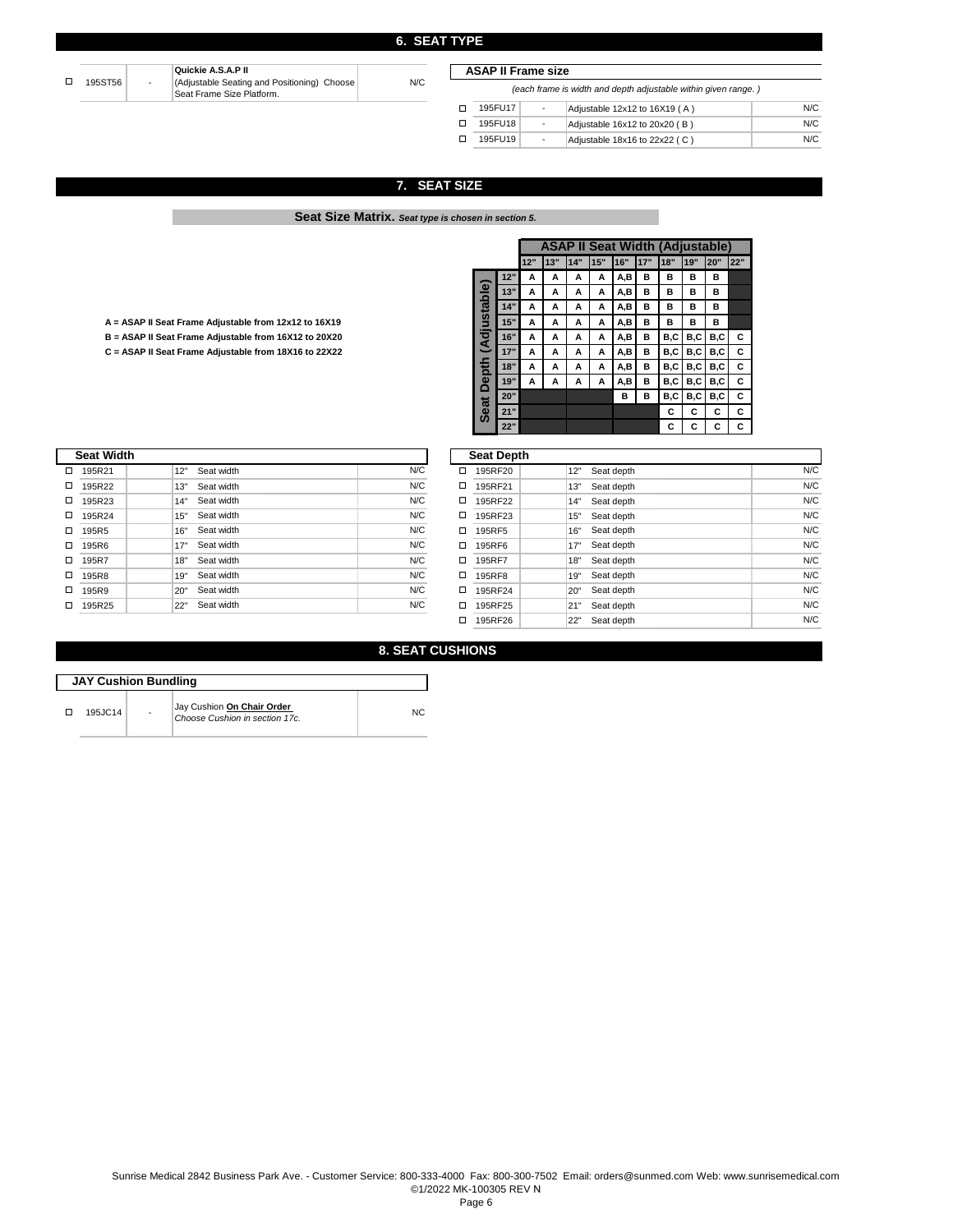**Power Seating Control**

\$5,314.00

**Power Seating Options** 

o

195EO12

o 195EO22 -

 $\Box$  195EO23 -

o 195EO21

-

-

□ 195PJ2 | E1002 Quickie SPOT 50° CG Tilt *(1 Actuator)* 

*(For use with power seating actuators. Switch activation is stand-alone and does require expandable or thru-drive electronics.*  **Powered Seating Switch Control Method**

|                                              | □ 195EO28 |
|----------------------------------------------|-----------|
| <b>Single Actuator Switch Control (Tilt)</b> |           |

|         |   | <u>Uniqid Adludidi Umrlum Udilliyi (Tilli)</u>            |     |
|---------|---|-----------------------------------------------------------|-----|
| 195EO10 |   | Switch Control 1 actuator with<br>Dual Toggle             | N/C |
| 195EO11 | ۰ | Switch Control 1 actuator with<br><b>Buddy Button</b>     | N/C |
| 195EO19 | - | Switch Control 1 actuator with<br>Switch-It Mini 1 button | N/C |
| 195EO20 | - | Switch Control 1 actuator with<br>Switch-It Mini 2 button | N/C |

Switch Control 2-3 actuator with

| Switch Control Method                                         |          |        |         |       | <b>Powered Seating Thru-drive Control Method.</b>                                                                                                                                     |            |
|---------------------------------------------------------------|----------|--------|---------|-------|---------------------------------------------------------------------------------------------------------------------------------------------------------------------------------------|------------|
| ting actuators. Switch activation is stand-alone and does not |          |        |         |       | <b>Thru-Drive 1 Actuator</b>                                                                                                                                                          |            |
| iire expandable or thru-drive electronics.                    |          |        |         |       | Thru Drive 1 Actuator (For operating Tilt thru                                                                                                                                        |            |
| e Actuator Switch Control (Tilt)                              |          | п      | 195EO28 | E2310 | Joystick.) Includes Ctrl+5 when ordered with<br>R-net.                                                                                                                                | \$2,169.00 |
| Switch Control 1 actuator with                                | N/C      |        |         |       | Thru-Drive 2+ Actuator (Requires R-net)                                                                                                                                               |            |
| Dual Toggle                                                   |          | п      | 195EO29 | E2311 | Thru Drive 2+ Actuators: (For operating Tilt,                                                                                                                                         | \$3.853.00 |
| Switch Control 1 actuator with<br><b>Buddy Button</b>         | N/C      |        |         |       | power legs) Includes Ctrl+5                                                                                                                                                           |            |
| Switch Control 1 actuator with                                |          |        |         |       | <b>Powered Seating Thru-drive Control Options</b>                                                                                                                                     |            |
| Switch-It Mini 1 button                                       | N/C      |        |         |       | <b>Assignable Buttons (Requires R-net)</b>                                                                                                                                            |            |
| Switch Control 1 actuator with<br>Switch-It Mini 2 button     | N/C      |        |         |       | "Assignable Button" feature allows for personalization of joystick buttons and/or Ctrl+5<br>Switches allowing access to various wheelchair and seating functions. When enabled, chair |            |
|                                                               |          |        |         |       | will be pre-programmed with seating functions assigned to buttons on the joystick.<br>Assignments can be changed via PC Dongle.                                                       |            |
| -3 Actuator Switch Control                                    |          |        |         |       |                                                                                                                                                                                       |            |
| (Tilt/Legs or Legs only)                                      |          | п      | 195PM01 |       | Enable Assignable buttons                                                                                                                                                             | N/C        |
| Switch Control 2-3 actuator with<br>Dual Toggle               | \$537.00 | USB    |         |       | Ctrl+5 Switchbox Options (Requires R-net)                                                                                                                                             |            |
|                                                               |          | Charge |         |       | Ctrl+5 allows direct control to 5 power seating functions (10 total switches).                                                                                                        |            |
| Switch Control 2-3 actuator with<br>4-way toggle              | \$805.00 |        |         |       | Switches can also be used with assignable buttons for greater flexibility.<br>Box includes 3-Amp USB port for charging portable devices                                               |            |
| Switch Control 2-3 actuator with                              |          | п      | 195QG01 |       | Ctrl+5 Switchbox mounted behind joystick                                                                                                                                              | N/C        |
| Switch-It Mini 2 button                                       | \$537.00 | п      | 195QG02 |       | Ctrl+5 Switchbox mounted opposite joystick                                                                                                                                            | N/C        |

|         |   | Box includes 3-Amp USB port for charging portable devices |            |
|---------|---|-----------------------------------------------------------|------------|
| 195QG01 | ٠ | Ctrl+5 Switchbox mounted behind joystick                  | N/C        |
| 195QG02 | ٠ | Ctrl+5 Switchbox mounted opposite joystick                | N/C        |
| 195QG03 | ٠ | Ctrl+5 Switchbox mounted on back cane                     | N/C        |
| 195QG05 | ٠ | Omit Ctrl+5                                               | $-$500.00$ |
|         |   |                                                           |            |

| <b>Switch Mount</b> |         |                          |                                               |     | Ctrl+5 Switch Type |   |                 |
|---------------------|---------|--------------------------|-----------------------------------------------|-----|--------------------|---|-----------------|
|                     |         |                          | (for use with switch control powered seating) |     | 195EY03            |   | Push buttons    |
|                     | 195EY01 | $\overline{\phantom{a}}$ | Switch Mount Right                            | N/C | 195EY04            | - | Toggle switches |
|                     | 195EY02 |                          | Switch Mount Left                             | N/C |                    |   |                 |

Switch-It Mini 4 button<br>Switch-It Mini 4 button

| Ctrl+5 Switch Type |                          |                 |          |
|--------------------|--------------------------|-----------------|----------|
| 195EY03            | $\overline{\phantom{a}}$ | Push buttons    | N/C      |
| 195EY04            | $\overline{\phantom{a}}$ | Toggle switches | \$268.00 |
|                    |                          |                 |          |

#### **10. BACKREST AND BACK OPTIONS FOR ASAP II SEAT**

| <b>Backrest Frame Type</b> |       |                                        |          |  |         | <b>Back Type (Up</b> |
|----------------------------|-------|----------------------------------------|----------|--|---------|----------------------|
| 195BT8                     |       | Angle Adiustable                       | N/C      |  | 195BU76 |                      |
| 195BT98                    | E1225 | Manual Recline 40° (not width adjust.) | \$473.00 |  | 195BU77 | E26                  |

| <b>Manual Recline Adjustment Method Option</b> |  |                                |     |  |  |  |  |
|------------------------------------------------|--|--------------------------------|-----|--|--|--|--|
| Back Height 23". NA with Cantilever Arms       |  |                                |     |  |  |  |  |
| 195MN01                                        |  | Tool                           | N/C |  |  |  |  |
| 195MN02                                        |  | Knob (NA with dual post arms.) | N/C |  |  |  |  |
|                                                |  |                                |     |  |  |  |  |

| <b>Angle Adjustable Backrest Options</b> |                                      |          |  |  |  |  |  |
|------------------------------------------|--------------------------------------|----------|--|--|--|--|--|
| (NA with Manual recline)                 |                                      |          |  |  |  |  |  |
| 195OD8                                   | Non-Folding Backrest                 | N/C      |  |  |  |  |  |
| 1950D9                                   | Folding Backrest (Max weight 250lbs) | \$123.00 |  |  |  |  |  |

| <b>Back Cane Angle</b> |                                                                   |          |
|------------------------|-------------------------------------------------------------------|----------|
| 195BP40                | <b>Straight Back Post</b>                                         | N/C      |
| 195BP41                | 8° Bend Back Post (Avail. only J3 Back) NA<br>with Manual recline | \$113.00 |

|   | <b>Back Cane height</b> |                                                  |          |  |  |  |  |  |  |  |  |
|---|-------------------------|--------------------------------------------------|----------|--|--|--|--|--|--|--|--|
|   | 195B1                   | Fixed Low (15.5")                                | N/C      |  |  |  |  |  |  |  |  |
| п | 195B <sub>5</sub>       | Fixed Med (17.5")                                | N/C      |  |  |  |  |  |  |  |  |
| п | 195B9                   | Fixed Tall (19.5")                               | N/C      |  |  |  |  |  |  |  |  |
| п | 195B243                 | Adjustable Low 14" - 18"                         | \$113.00 |  |  |  |  |  |  |  |  |
|   | 195B244                 | Adjustable High 20" - 26"                        | \$113.00 |  |  |  |  |  |  |  |  |
|   | <b>Towel Bar Depth</b>  |                                                  |          |  |  |  |  |  |  |  |  |
|   | 195QT03                 | Shallow (NA with Upholstery backs.)              | N/C      |  |  |  |  |  |  |  |  |
|   | 195QT04                 | Deep (Ext. 4" from back canes for deep<br>backs) | N/C      |  |  |  |  |  |  |  |  |

| Back Type (Upholstery or Solid) |                          |                          |           |  |  |  |  |
|---------------------------------|--------------------------|--------------------------|-----------|--|--|--|--|
| 195BU76                         | $\overline{\phantom{a}}$ | S.P.O.T. Curved          | N/C       |  |  |  |  |
| 195BU77                         | E2613                    | <b>JAY SPO Posterior</b> | \$526.00  |  |  |  |  |
| 195BU14                         | $\overline{\phantom{a}}$ | Omit Upholstery          | $-$15.00$ |  |  |  |  |

| JAY J3 Option (select Omit above) |                          |                                                                                |     |  |  |  |  |
|-----------------------------------|--------------------------|--------------------------------------------------------------------------------|-----|--|--|--|--|
| 195JB08                           | $\overline{\phantom{a}}$ | JAY J3 On Chair Order<br>Choose back, headrest, laterals in section<br>17a.b.c | NC. |  |  |  |  |

|   | Back Height - Reguired for SPOT Curved and SPO Backs.                    |   |     |     |  |  |  |  |  |
|---|--------------------------------------------------------------------------|---|-----|-----|--|--|--|--|--|
|   | (Limited combinations of widths) Measured from pan to top of solid back. |   |     |     |  |  |  |  |  |
|   | 195B132                                                                  | ٠ | 14" | N/C |  |  |  |  |  |
| п | 195B36                                                                   | ٠ | 16" | N/C |  |  |  |  |  |
|   | 195B38                                                                   | ٠ | 18" | N/C |  |  |  |  |  |
| п | 195B40                                                                   |   | 20" | N/C |  |  |  |  |  |
| п | 195B42                                                                   |   | 22" | N/C |  |  |  |  |  |
| п | 195B44                                                                   |   | 24" | N/C |  |  |  |  |  |
|   | 195B140                                                                  |   | 26" | N/C |  |  |  |  |  |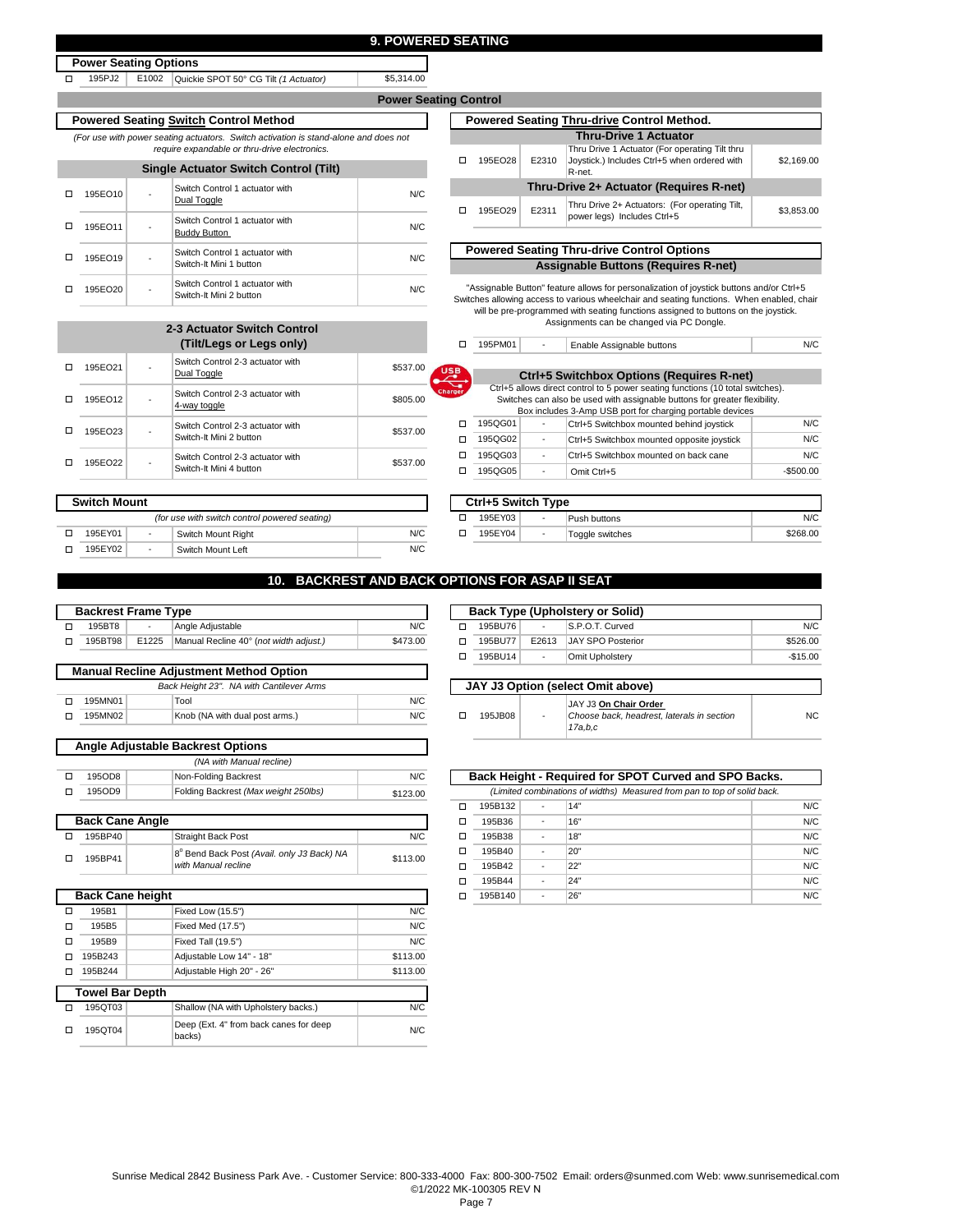|                                | For use with SPOT, and JAY SPO Backrest Only. Choose One Each. |       |                         |          |  |                              |         |       |                            |
|--------------------------------|----------------------------------------------------------------|-------|-------------------------|----------|--|------------------------------|---------|-------|----------------------------|
| <b>Whitmyer Headrest Mount</b> |                                                                |       |                         |          |  | <b>Whitmyer Headrest Pad</b> |         |       |                            |
| п.                             | 195MH10                                                        | E1028 | Axys Mount & Bracket    | \$247.00 |  | п                            | 195HE65 | E0955 | Plush Head Support Pad 8"  |
| п.                             | 195MH11                                                        | E1028 | Cobra Mount and Bracket | \$312.00 |  | п                            | 195HE66 | E0955 | Plush Head Support Pad 10" |
|                                | 195MH1                                                         | E1028 | Linx Mount and Bracket  | \$247.00 |  | □                            | 195HE78 | E0955 | Plush Head Support Pad 14" |

**LINX** 

 $\overline{\Omega}$ 





| <b>12. HEADREST OPTIONS</b>                 |                              |  |  |
|---------------------------------------------|------------------------------|--|--|
| and JAY SPO Backrest Only. Choose One Each. |                              |  |  |
|                                             | <b>Whitmyer Headrest Pad</b> |  |  |
|                                             |                              |  |  |

| □ | 195HE65 | E0955 | Plush Head Support Pad 8"             | \$247.00 |
|---|---------|-------|---------------------------------------|----------|
| □ | 195HE66 | E0955 | Plush Head Support Pad 10"            | \$247.00 |
| □ | 195HE78 | E0955 | Plush Head Support Pad 14"            | \$247.00 |
| п | 195HE82 | E0955 | Adjusta Plush Head Support Pad Narrow | \$247.00 |
| □ | 195HE83 | E0955 | Adjusta Plush Head Support Pad std    | \$247.00 |



## **13. POSTURAL SUPPORTS**

|   |                    |       | <b>LATERAL THORACIC SUPPORT (Swing Away)</b> |          |        |         |                                               | Swing Away Knee Adductor Support                                               |  |
|---|--------------------|-------|----------------------------------------------|----------|--------|---------|-----------------------------------------------|--------------------------------------------------------------------------------|--|
|   |                    |       | Available on SPOT and JAY SPO Solid Backs.   |          |        |         |                                               | Available only with Fixed and Power C                                          |  |
| п |                    |       | LAT 4X4 S/A MOUNTS W/ 1" OFFSET - PR         | \$864.00 |        |         | Not available with Dual Post Arm Rests or 2-p |                                                                                |  |
|   | 195ZV14            | E0956 | LATERAL 4X4 W/ 1" OFFSET - PAIR              | \$279.00 |        |         |                                               | Knee Adductor Supports - LEFT (choose Pad an                                   |  |
|   | 195ZS07            | E1028 | LATERAL SWING AWAY MOUNT - PAIR              | \$585.00 |        |         |                                               | Pad Size                                                                       |  |
| п |                    |       | LAT 4X5 S/A MOUNTS W/ 1" OFFSET - PR         | \$864.00 | □      | 195KB5  | E0956                                         | Knee Adductor Pad SM-                                                          |  |
|   | 195ZV15            | E0956 | LATERAL 4X5 W/ 1" OFFSET - PAIR              | \$279.00 | □      | 195KB7  | E0956                                         | Knee Adductor Pad LG-                                                          |  |
|   | 195ZS07            | E1028 | LATERAL SWING AWAY MOUNT - PAIR              | \$585.00 |        |         |                                               | S/A Arm Size                                                                   |  |
| п |                    |       | LAT 4X6 S/A MOUNTS W/ 1" OFFSET - PR         | \$864.00 | п      | 195XX04 | E1028                                         | Swing Away Short - Left                                                        |  |
|   | 195ZV16            | E0956 | LATERAL 4X6 W/ 1" OFFSET - PAIR              | \$279.00 | □      | 195XX06 | E1028                                         | Swing Away Long - Left                                                         |  |
|   | 195ZS07            | E1028 | LATERAL SWING AWAY MOUNT - PAIR              | \$585.00 |        |         |                                               | Knee Adductor Supports - RIGHT (choose Pad a                                   |  |
| п |                    |       | LAT 6X4 S/A MOUNTS W/ 1" OFFSET - PR         | \$864.00 |        |         |                                               | Pad Size                                                                       |  |
|   | 195ZV17            | E0956 | LATERAL 6X4 W/ 1" OFFSET - PAIR              | \$279.00 | □      | 195KB6  | E0956                                         | Knee Adductor Pad SM-                                                          |  |
|   | 195ZS07            | E1028 | LATERAL SWING AWAY MOUNT - PAIR              | \$585.00 | п      | 195KB8  | E0956                                         | Knee Adductor Pad LG-                                                          |  |
| п |                    |       | LAT 6X5 S/A MOUNTS W/ 1" OFFSET - PR         | \$864.00 |        |         |                                               | <b>S/A Arm Size</b>                                                            |  |
|   | 195ZV18            | E0956 | LATERAL 6X5 W/ 1" OFFSET - PAIR              | \$279.00 | $\Box$ | 195XX05 | E1028                                         | Swing Away Short - Right                                                       |  |
|   | 195ZS07            | E1028 | LATERAL SWING AWAY MOUNT - PAIR              | \$585.00 | □      | 195XX07 | E1028                                         | Swing Away Long - Right                                                        |  |
| п |                    |       | LAT 6X6 S/A MOUNTS W/ 1" OFFSET - PR         | \$864.00 |        |         |                                               |                                                                                |  |
|   | 195ZV19            | E0956 | LATERAL 6X6 W/ 1" OFFSET - PAIR              | \$279.00 |        |         |                                               | Long Thigh Support w/Removable Mo                                              |  |
|   | 195ZS07            | E1028 | LATERAL SWING AWAY MOUNT - PAIR              | \$585.00 |        |         |                                               | Available with Cantilever Arms. NA with Manual Rec<br>Cantilever w/2 pt Lockin |  |
|   | <b>CHEST STRAP</b> |       |                                              |          | о      |         |                                               | <b>SPOT Long Thigh Support - Left</b>                                          |  |
| □ | 195ZR03            | E0960 | <b>Padded Chest Strap</b>                    | \$247.00 |        | 195TV2  | E0956                                         | Long Thigh Support - Lef                                                       |  |

|                                                  | TERAL THORACIC SUPPORT (Swing Away)<br>Available on SPOT and JAY SPO Solid Backs. |                                      |          |   |         | <b>Swing Away Knee Adductor Supports</b><br>Available only with Fixed and Power Center Mount Legrests. |                                                                           |          |  |  |
|--------------------------------------------------|-----------------------------------------------------------------------------------|--------------------------------------|----------|---|---------|--------------------------------------------------------------------------------------------------------|---------------------------------------------------------------------------|----------|--|--|
| \$864.00<br>.AT 4X4 S/A MOUNTS W/ 1" OFFSET - PR |                                                                                   |                                      |          |   |         |                                                                                                        | Not available with Dual Post Arm Rests or 2-point Locking Cantilever Arms |          |  |  |
| 195ZV14                                          | E0956                                                                             | LATERAL 4X4 W/ 1" OFFSET - PAIR      | \$279.00 |   |         |                                                                                                        | Knee Adductor Supports - LEFT (choose Pad and Arm)                        | \$436.00 |  |  |
| 195ZS07                                          | E1028                                                                             | LATERAL SWING AWAY MOUNT - PAIR      | \$585.00 |   |         |                                                                                                        | Pad Size                                                                  |          |  |  |
|                                                  |                                                                                   | AT 4X5 S/A MOUNTS W/ 1" OFFSET - PR. | \$864.00 | □ | 195KB5  | E0956                                                                                                  | Knee Adductor Pad SM-Left                                                 | \$188.00 |  |  |
| 195ZV15                                          | E0956                                                                             | LATERAL 4X5 W/ 1" OFFSET - PAIR      | \$279.00 | □ | 195KB7  | E0956                                                                                                  | Knee Adductor Pad LG-Left                                                 | \$188.00 |  |  |
| 195ZS07                                          | E1028                                                                             | LATERAL SWING AWAY MOUNT - PAIR      | \$585.00 |   |         |                                                                                                        | S/A Arm Size                                                              |          |  |  |
|                                                  |                                                                                   | .AT 4X6 S/A MOUNTS W/ 1" OFFSET - PR | \$864.00 | □ | 195XX04 | E1028                                                                                                  | Swing Away Short - Left                                                   | \$247.00 |  |  |
| 195ZV16                                          | E0956                                                                             | LATERAL 4X6 W/ 1" OFFSET - PAIR      | \$279.00 | □ | 195XX06 | E1028                                                                                                  | Swing Away Long - Left                                                    | \$247.00 |  |  |
| 195ZS07                                          | E1028                                                                             | LATERAL SWING AWAY MOUNT - PAIR      | \$585.00 |   |         |                                                                                                        | Knee Adductor Supports - RIGHT (choose Pad and Arm)                       | \$436.00 |  |  |
|                                                  |                                                                                   | .AT 6X4 S/A MOUNTS W/ 1" OFFSET - PR | \$864.00 |   |         |                                                                                                        | Pad Size                                                                  |          |  |  |
| 195ZV17                                          | E0956                                                                             | LATERAL 6X4 W/ 1" OFFSET - PAIR      | \$279.00 | □ | 195KB6  | E0956                                                                                                  | Knee Adductor Pad SM-Right                                                | \$188.00 |  |  |
| 195ZS07                                          | E1028                                                                             | LATERAL SWING AWAY MOUNT - PAIR      | \$585.00 | □ | 195KB8  | E0956                                                                                                  | Knee Adductor Pad LG-Right                                                | \$188.00 |  |  |
| .AT 6X5 S/A MOUNTS W/ 1" OFFSET - PR             |                                                                                   |                                      | \$864.00 |   |         |                                                                                                        |                                                                           |          |  |  |
| 195ZV18                                          | E0956                                                                             | LATERAL 6X5 W/ 1" OFFSET - PAIR      | \$279.00 | □ | 195XX05 | E1028                                                                                                  | Swing Away Short - Right                                                  | \$247.00 |  |  |
| 195ZS07                                          | E1028                                                                             | LATERAL SWING AWAY MOUNT - PAIR      | \$585.00 | □ | 195XX07 | E1028                                                                                                  | Swing Away Long - Right                                                   | \$247.00 |  |  |
|                                                  |                                                                                   | .AT 6X6 S/A MOUNTS W/ 1" OFFSET - PR | \$864.00 |   |         |                                                                                                        |                                                                           |          |  |  |

**Long Thigh Support w/Removable Mount** 

 *Available with Cantilever Arms, NA with Manual Recline Back, Dual Post, Single Post or Cantilever w/ 2 pt Locking arms.* 

| CHEST STRAP |       |                    |          |        |       | □ SPOT Long Thigh Support - Left       | \$360.00 |
|-------------|-------|--------------------|----------|--------|-------|----------------------------------------|----------|
| 195ZR03     | E0960 | Padded Chest Strap | \$247.00 | 195TV2 | E0956 | Long Thigh Support - Left              | \$113.00 |
|             |       |                    |          | 195TX1 | E1028 | Removable Mount - Left                 | \$247.00 |
|             |       |                    |          |        |       | <b>SPOT Long Thigh Support - Right</b> | \$360.00 |
|             |       |                    |          | 195TV1 | E0956 | Long Thigh Support - Right             | \$113.00 |
|             |       |                    |          | 195TX2 | E1028 | Removable Mount - Right                | \$247.00 |
|             |       |                    |          |        |       |                                        |          |

#### **14. ARMREST AND ARMPAD OPTIONS**

|   | <b>Cantilever Armrest Mounting</b>  |  |                                                                                                        |          |  |  |  |
|---|-------------------------------------|--|--------------------------------------------------------------------------------------------------------|----------|--|--|--|
|   | <b>Cantilever Armrests</b>          |  |                                                                                                        |          |  |  |  |
|   | Option) NA with Manual Recline Back |  | (Adjustable length arm pad included (choose Pad setting below, except for Low Arm                      |          |  |  |  |
| п | 195EG12                             |  | STD Cantilever Arm 9"-12" Ht Range                                                                     | Std      |  |  |  |
| п | 195EG13                             |  | Low Cantilever Arm 7"-10" Ht Range<br>(Choose ASAPII pad type and size below)                          | NC.      |  |  |  |
|   | 195EG10                             |  | Standard Cantilever Arm w/ 2 Point Locking<br>Post. (9"-10" Ht Range.) NA w/ seat depths<br>below 16"  | \$258.00 |  |  |  |
|   | 195EG11                             |  | Standard Cantilever Arm w/ 2 Point Locking<br>Post. (11"-12" Ht Range.) NA w/ seat depths<br>below 16" | \$258.00 |  |  |  |

| <b>Cantilever Armpad</b>                         |   |                              |   |         |  |  |  |
|--------------------------------------------------|---|------------------------------|---|---------|--|--|--|
|                                                  |   |                              |   |         |  |  |  |
| Pad Setting Options for Standard Cantilever Arm  |   |                              |   |         |  |  |  |
| Left Arm Pad (Std)<br><b>Right Arm Pad (Std)</b> |   |                              |   |         |  |  |  |
| 195AE11                                          | ٠ | Full Length Cantilever (14") | п | 195AB11 |  |  |  |
| 195AE10                                          |   | Desk Length Cantilever (10") |   | 195AB10 |  |  |  |

| <b>Single - Dual Post Armrest Mounting</b> |                          |                                      |          |  |  |  |  |  |
|--------------------------------------------|--------------------------|--------------------------------------|----------|--|--|--|--|--|
| <b>Single Post Armrests</b>                |                          |                                      |          |  |  |  |  |  |
| 195EG14                                    | $\overline{\phantom{a}}$ | Single Post Height Adjustable - Std. | \$258.00 |  |  |  |  |  |
| 195EG15                                    | $\overline{\phantom{a}}$ | Single Post Height Adjustable - Low  | \$258.00 |  |  |  |  |  |

| <b>Dual Post Armrests</b> |   |                                         |          |  |  |  |  |  |
|---------------------------|---|-----------------------------------------|----------|--|--|--|--|--|
| 195EG09                   | ٠ | Shrt Dual Post Flip Back HT Adj 10"-15" | \$258.00 |  |  |  |  |  |
| 195EG23                   | ٠ | Lng Dual Post Flip Back HT Adj 10"-15"  | \$258.00 |  |  |  |  |  |

|                    | Pad Type / Size Options for Dual Post / Single Post / Low Cantilever |                          |                                                        |  |   |                     |  |  |  |
|--------------------|----------------------------------------------------------------------|--------------------------|--------------------------------------------------------|--|---|---------------------|--|--|--|
| Left Arm Pad (N/C) |                                                                      |                          |                                                        |  |   | Right Arm Pad (N/C) |  |  |  |
| п                  | 195AE01                                                              | ٠                        | Desk Length Waterfall (10")                            |  | □ | 195AB01             |  |  |  |
| п                  | 195AE02                                                              |                          | Full Length Waterfall (14")<br>NA w/Low Cantilever arm |  | □ | 195AB02             |  |  |  |
| п                  | 195AE03                                                              | ٠                        | Desk Length Standard (10")                             |  | □ | 195AB03             |  |  |  |
| п                  | 195AE04                                                              | $\overline{\phantom{0}}$ | Full Length Standard (14")<br>NA w/Low Cantilever arm  |  | □ | 195AB04             |  |  |  |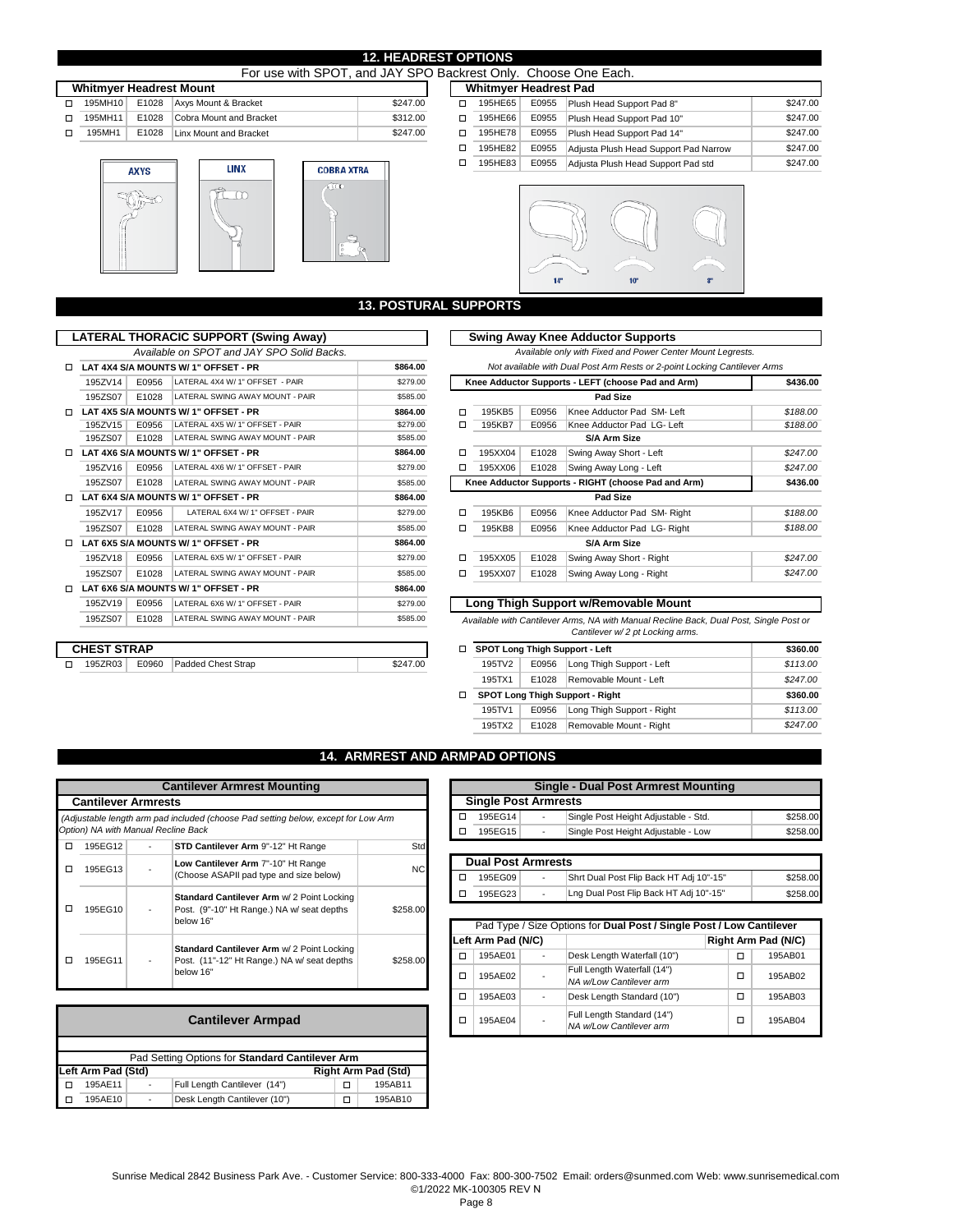## **15. HANGERS AND FOOTRESTS**

| <b>Swing-away Hangers</b>              |       |                                                                     |          |  |  |  |  |  |
|----------------------------------------|-------|---------------------------------------------------------------------|----------|--|--|--|--|--|
| <b>Non-Powered Swing Away Legrests</b> |       |                                                                     |          |  |  |  |  |  |
| Sold as Pairs                          |       |                                                                     |          |  |  |  |  |  |
| 195H2                                  |       | 70° Swing Away (B)                                                  | N/C      |  |  |  |  |  |
| 195H6                                  |       | 90° Swing Away (B) (5.5-9")                                         | N/C      |  |  |  |  |  |
| 195H138                                | E0990 | Manual ELR S/A (B) (Avail. with Fixed<br>Centermount, choose below) | \$301.00 |  |  |  |  |  |

| <b>Power Elevating Legrests (2 Actuators)</b> |         |       |                                                                                          |            |  |  |
|-----------------------------------------------|---------|-------|------------------------------------------------------------------------------------------|------------|--|--|
| □                                             | 195H126 | E1010 | Swing Away Power ELR w/ Articulation<br>Pair (B footplates)<br>(N/A for 12" or 13" wide) | \$2,565.00 |  |  |

| <b>Swing Away Footplates</b> |         |                                                                      |                                                                              |          |  |  |
|------------------------------|---------|----------------------------------------------------------------------|------------------------------------------------------------------------------|----------|--|--|
| п                            |         |                                                                      | B - Adult Angle Adjust w/Heel Loop for use with 70°<br>hanger and ELR (Pair) | \$236.00 |  |  |
|                              | 195F282 | K0040                                                                | Adult Angle Adjustable Footplate                                             | \$182.00 |  |  |
|                              | 195HL10 | E0951                                                                | Heel Loop                                                                    | \$54.00  |  |  |
| п                            |         | B - Adult Angle Adjust w/Heel Loop for use with 90°<br>hanger (Pair) |                                                                              | \$236.00 |  |  |
|                              | 195F285 | K0040                                                                | Adult Angle Adjustable Footplate                                             | \$182.00 |  |  |
|                              | 195HL10 | E0951                                                                | Heel Loop                                                                    | \$54.00  |  |  |
| п                            |         | C - Kids Angle Adjust w/Leg Strap for use with 70°<br>hanger (Pair)  | \$220.00                                                                     |          |  |  |
|                              | 195F283 | K0040                                                                | Kids Angle Adjustable Footplate                                              | \$182.00 |  |  |
|                              | 195LS13 | K0038                                                                | Leg Strap                                                                    | \$38.00  |  |  |
| п                            |         |                                                                      | C - Kids Angle Adjust w/Leg Strap for use with 80°<br>and 90° hanger(Pair)   | \$220.00 |  |  |
|                              | 195F286 | K0040                                                                | Kids Angle Adjustable Footplate                                              | \$182.00 |  |  |
|                              | 195LS13 | K0038                                                                | Leg Strap                                                                    | \$38.00  |  |  |

| <b>Omit Hangers.</b> |                     |     |
|----------------------|---------------------|-----|
| 195H144              | <b>Omit Hangers</b> | N/C |

#### **Hanger Extensions. (See range listed in matrix below)**

 *NOTE: Not all extension tube will be available; depending on the seat height, some extension tube options may not offer enough ground clearance.*

| 195E16 | K0037 | <b>High Mount Hanger</b> | \$59.00 |  |
|--------|-------|--------------------------|---------|--|
| 195E1  |       | Short                    | N/C     |  |
| 195E2  |       | Medium                   | N/C     |  |
| 195E5  |       | Long                     | N/C     |  |

o K0038 Extra Leg Strap 195LS14 \$38.00 o o 195F279 **Omit Footplate and extension tube**

□ 1955A01 E0952 Toe Loop (Pair) *Only avail on (opt B).* 

**Footrest Accessories**

#### **Centermount Legrests Non-Powered Center Mount Legrests Fixed Center Mount Legrests (includes footplate)**  *Plus options below* **195H134** Fixed Center ASAP II Mount Short J. o -

| п | 195H134 | $\sim$ | Fixed Center ASAP II Mount Short | N/C |
|---|---------|--------|----------------------------------|-----|
|   | 195H135 | $\sim$ | Fixed Center ASAP II Mount Long  | N/C |

## **Angle Adjustable Center Mount Legrests for ASAP II**

| п                                      | 195H104                                                                           |       | Angle adjustable Center Mount Medium<br>3" - 11.25" Choose Footplate (I or J)<br>infinite and Independent leg length and angle<br>adjustable                                  | \$338.00   |  |  |  |  |
|----------------------------------------|-----------------------------------------------------------------------------------|-------|-------------------------------------------------------------------------------------------------------------------------------------------------------------------------------|------------|--|--|--|--|
|                                        | 195H108                                                                           |       | Angle adjustable Center Mount Long<br>3" - 13.25" Choose Footplate (I or J)<br>infinite and Independent leg length and angle<br>adjustable                                    | \$338.00   |  |  |  |  |
| <b>Power Centermount (2 Actuators)</b> |                                                                                   |       |                                                                                                                                                                               |            |  |  |  |  |
| п                                      | 195H127                                                                           | K0108 | Power Centermount ELR w/7.5" Power<br>Articulation (F) Centermount footplates w/<br>programming options below                                                                 | \$2,621.00 |  |  |  |  |
|                                        | <b>Power Centermount Footplate Extension Option</b><br>(For Thru-Drive Operation) |       |                                                                                                                                                                               |            |  |  |  |  |
| п                                      | 195IE01                                                                           | K0108 | <b>Enable</b> 7.5" Powered footplate extension for<br>transfer assist. (Electronics programmed to<br>allow footplates to be extended with or<br>without legrest being raised) | \$1,412.00 |  |  |  |  |
| п                                      | 195IE02                                                                           |       | Disable Footplate extension for transfers.<br>(Electronics programmed to ONLY extend<br>footplates when legs are raised.)                                                     | N/C        |  |  |  |  |

|         | <b>Centermount Footplates</b> |                                                                                              |          |  |  |  |  |
|---------|-------------------------------|----------------------------------------------------------------------------------------------|----------|--|--|--|--|
|         |                               | F - Centermount Dual Footplate (Pair) (Individually<br>Height (3"-19") and Angle Adjustable) | \$182.00 |  |  |  |  |
| 195F315 | K0040                         | <b>CMT Angle Adjustable Footplates</b>                                                       | \$182.00 |  |  |  |  |
| 195HL14 | E0951                         | Padded and Adjustable Heel Block                                                             | N/C      |  |  |  |  |
|         |                               | I - Angle adj Centermount Footplate pair Small                                               |          |  |  |  |  |
| 195F125 | K0040                         | Small Angle Adjustable Footplates<br>$5.75" \times 6"$                                       | \$182.00 |  |  |  |  |
|         |                               | J - Angle adj Centermount Footplate pair Large                                               | \$182.00 |  |  |  |  |
| 195F126 | K0040                         | Large Angle Adjustable Footplates<br>$5.75" \times 10"$                                      | \$182.00 |  |  |  |  |

|                           | Lower Leg Length Matrix<br>(measured seat pan to the top of the footplate surface)<br>Standard<br><b>High Mount</b><br>Medium<br><b>Hanger Type</b><br>Short<br>Long<br>$7" - 14"$<br>13.5" - 16"<br>18"-20.5"<br>$16" - 18.5"$<br>5.5-9" Footplate mounts to front of hanger.<br>$12.5" - 17"$<br>$14.5" - 19"$<br>$17" - 21"$<br>$16.5" - 19"$<br>$12" - 14"$<br>$14" - 17"$ |  |             |            |             |  |                  | Footplate<br><b>Matrix</b> |   |
|---------------------------|--------------------------------------------------------------------------------------------------------------------------------------------------------------------------------------------------------------------------------------------------------------------------------------------------------------------------------------------------------------------------------|--|-------------|------------|-------------|--|------------------|----------------------------|---|
|                           |                                                                                                                                                                                                                                                                                                                                                                                |  |             |            |             |  | в                | F                          |   |
| 70° Swing Away            |                                                                                                                                                                                                                                                                                                                                                                                |  |             |            |             |  | X                |                            |   |
| 90° Swing Away            |                                                                                                                                                                                                                                                                                                                                                                                |  |             |            |             |  | X                |                            |   |
| <b>Manual ELR S/A</b>     |                                                                                                                                                                                                                                                                                                                                                                                |  |             |            |             |  | X                |                            |   |
| <b>Power ELR S/A</b>      |                                                                                                                                                                                                                                                                                                                                                                                |  |             |            |             |  | X                |                            |   |
| <b>Fixed Cntrmnt ASAP</b> |                                                                                                                                                                                                                                                                                                                                                                                |  | 12.5"-15.5" |            | 14.5"-19.5" |  | Single Footplate |                            |   |
| Angle Adj Cntrmnt         |                                                                                                                                                                                                                                                                                                                                                                                |  |             | $3" - 13"$ | $3" - 15"$  |  |                  |                            | X |
| <b>Power Cntrmnt</b>      | $3" - 19"$                                                                                                                                                                                                                                                                                                                                                                     |  |             |            |             |  |                  | X                          |   |

N/C

\$54.00

 $\overline{\phantom{a}}$ 

## **16. ACCESSORIES**

| <b>Wheelchair Tray Table</b> | <b>Positioning Belt</b> |                                   |          |         |      |
|------------------------------|-------------------------|-----------------------------------|----------|---------|------|
| 1957A01                      | E0950                   | TRAY TABLE SM TUFFAK 12"-14" PWR  | \$247.00 | 195EJ01 |      |
| 1957A02                      | E0950                   | TRAY TABLE MED TUFFAK 15"-17" PWR | \$247.00 | 195EJ02 | E097 |
| 1957A03                      | E0950                   | TRAY TABLE LRG TUFFAK 18"-20" PWR | \$247.00 | 195EJ03 | E097 |

| <b>Positioning Belt</b> |       |                                |         |  |  |  |  |
|-------------------------|-------|--------------------------------|---------|--|--|--|--|
| 195EJ01                 |       | Auto Style Buckle              | N/C     |  |  |  |  |
| 195EJ02                 | E0978 | Belt 2" Aircraft Buckle        | \$43.00 |  |  |  |  |
| 195EJ03                 | E0978 | Belt 2" Aircraft Buckle Padded | \$75.00 |  |  |  |  |

|       | <b>Backpack</b>    |                                   |          |
|-------|--------------------|-----------------------------------|----------|
| 195A1 |                    | <b>Black Utility</b>              |          |
|       | <b>Accessories</b> |                                   |          |
|       | 1958A09            | Ram Phone Mount on Round JS tube  | \$54.00  |
|       | 1958A10            | Ram Tablet Mount on Round JS tube | \$215.00 |
|       | 1958A11            | Ram Cup holder                    | \$54.00  |
|       | 1958A12            | Switch-It Remote Stop Switch      | \$961.00 |

| ורשכו     | <b>DIACK OTHER</b>                | ມມສ.ບບ   |                             |       |                                              |          |
|-----------|-----------------------------------|----------|-----------------------------|-------|----------------------------------------------|----------|
|           |                                   |          | <b>Mounting Accessories</b> |       |                                              |          |
| cessories |                                   |          |                             |       | Only one accessory can be mounted at a time. |          |
| 1958A09   | Ram Phone Mount on Round JS tube  | \$54.00  | 195A603                     | E2207 | Cane/Crutch Holder                           | \$279.00 |
| 1958A10   | Ram Tablet Mount on Round JS tube | \$215.00 | 195A604                     | E2208 | O <sub>2</sub> holder                        | \$279.00 |
| 1958A11   | Ram Cup holder                    | \$54.00  | 195A605                     | K0108 | Walker holder                                | \$279.00 |

1958A12 Switch-It Remote Stop Switch \$961.00 Sunrise Medical 2842 Business Park Ave. - Customer Service: 800-333-4000 Fax: 800-300-7502 Email: orders@sunmed.com Web: www.sunrisemedical.com ©1/2022 MK-100305 REV N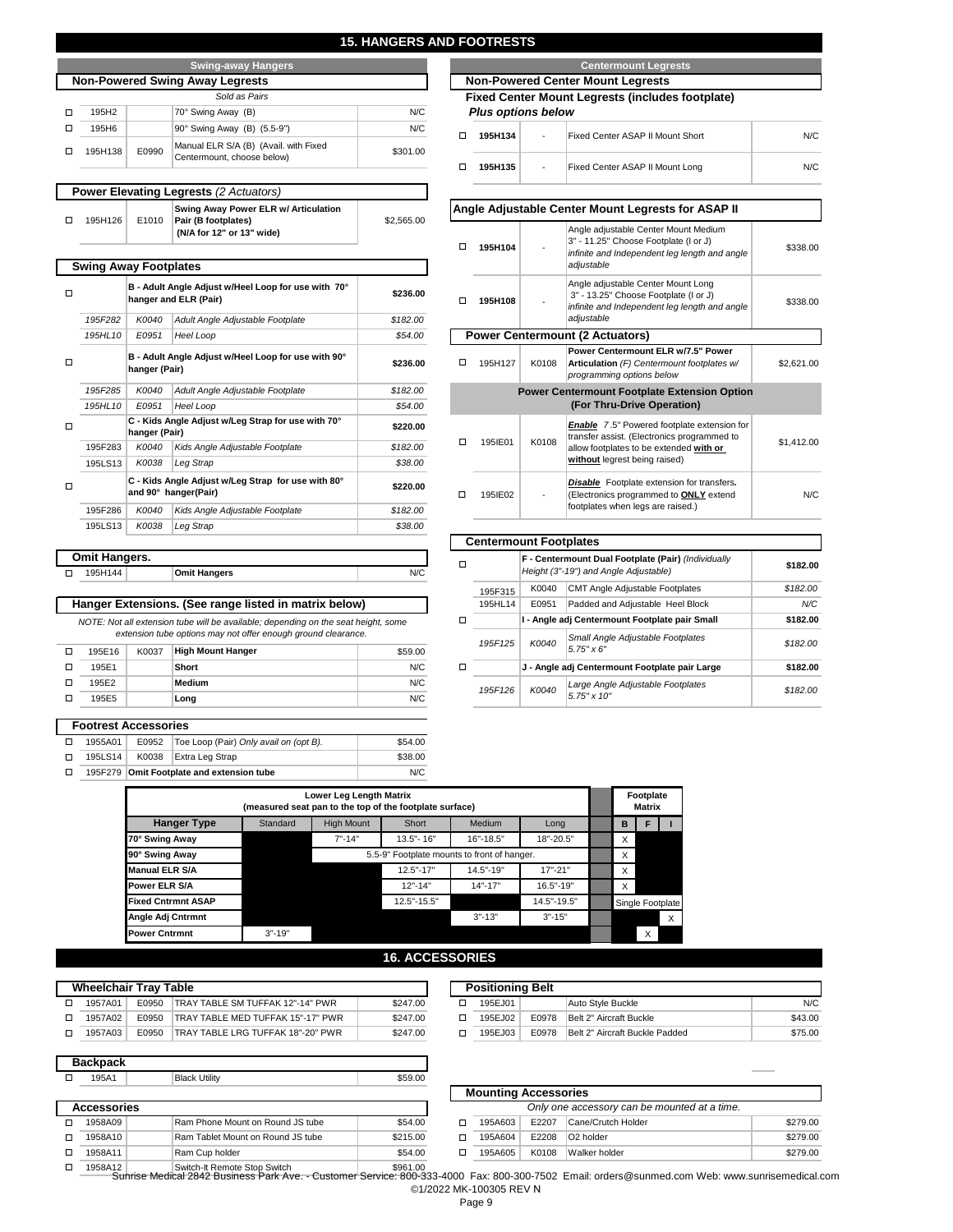

#### *JAY ® Signature Series Backrest and Accessories*

*Note: Not all sizes and configurations shown below, for full offering visit www.sunrisemedical.com*